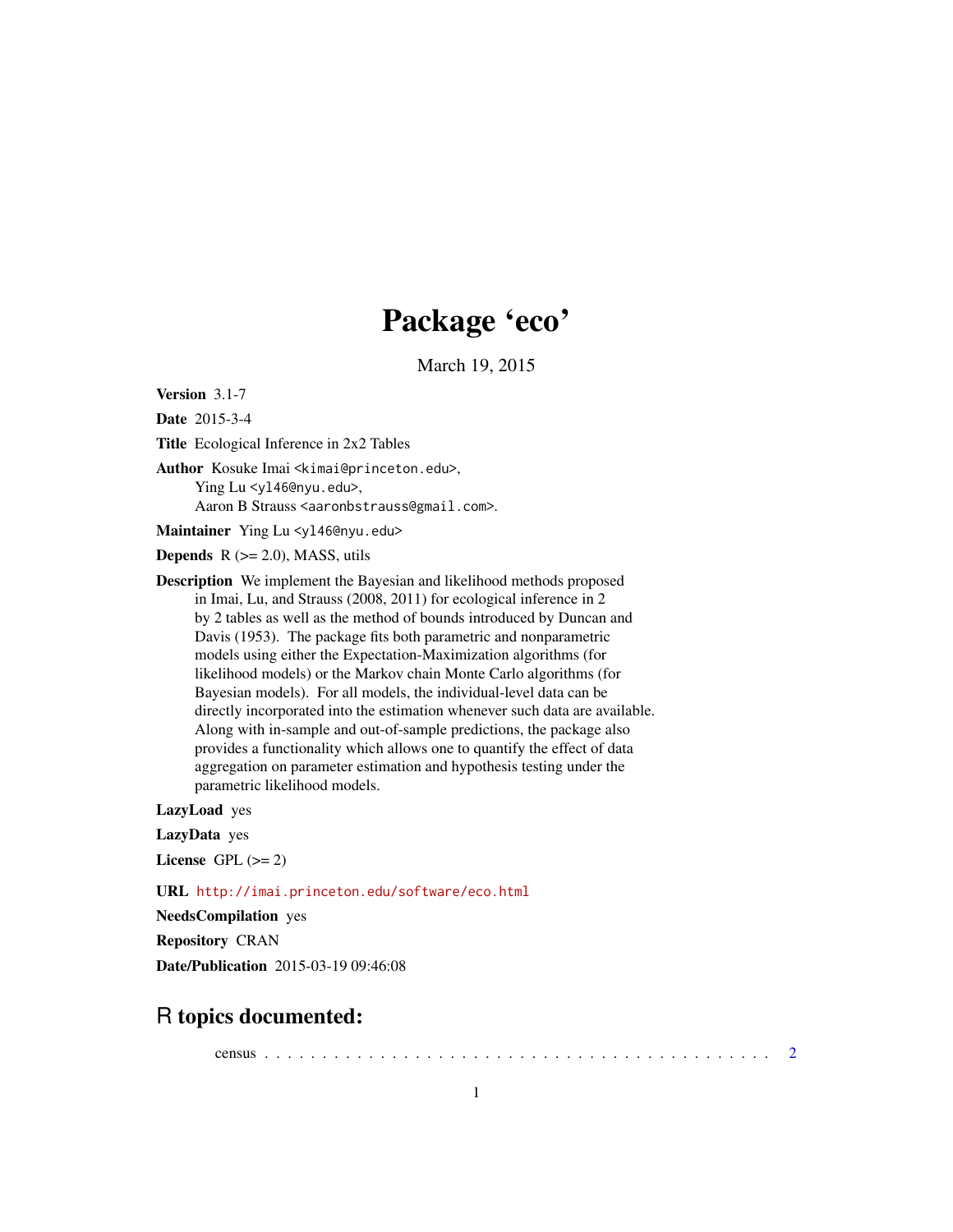#### <span id="page-1-0"></span> $2 \cos \theta$  census  $2 \sin \theta$  census  $2 \sin \theta$  census  $2 \sin \theta$  census  $2 \sin \theta$  census  $2 \sin \theta$  census  $2 \sin \theta$  census  $2 \sin \theta$  census  $2 \sin \theta$  census  $2 \sin \theta$  census  $2 \sin \theta$  census  $2 \sin \theta$  census  $2 \sin \theta$  census  $2 \sin \theta$  census  $2 \sin \theta$  cen

| Index |  |
|-------|--|
|       |  |
|       |  |
|       |  |
|       |  |
|       |  |
|       |  |
|       |  |
|       |  |
|       |  |
|       |  |
|       |  |
|       |  |
|       |  |
|       |  |
|       |  |

census *Black Illiteracy Rates in 1910 US Census*

# Description

This data set contains the proportion of the residents who are black, the proportion of those who can read, the total population as well as the actual black literacy rate and white literacy rate for 1040 counties in the US. The dataset was originally analyzed by Robinson (1950) at the state level. King (1997) recoded the 1910 census at county level. The data set only includes those who are older than 10 years of age.

# Usage

data(census)

# Format

A data frame containing 5 variables and 1040 observations

- X numeric the proportion of Black residents in each county
- Y numeric the overall literacy rates in each county
- N numeric the total number of residents in each county
- W1 numeric the actual Black literacy rate
- W<sub>2</sub> numeric the actual White literacy rate

# References

Robinson, W.S. (1950). "Ecological Correlations and the Behavior of Individuals." *American Sociological Review*, vol. 15, pp.351-357.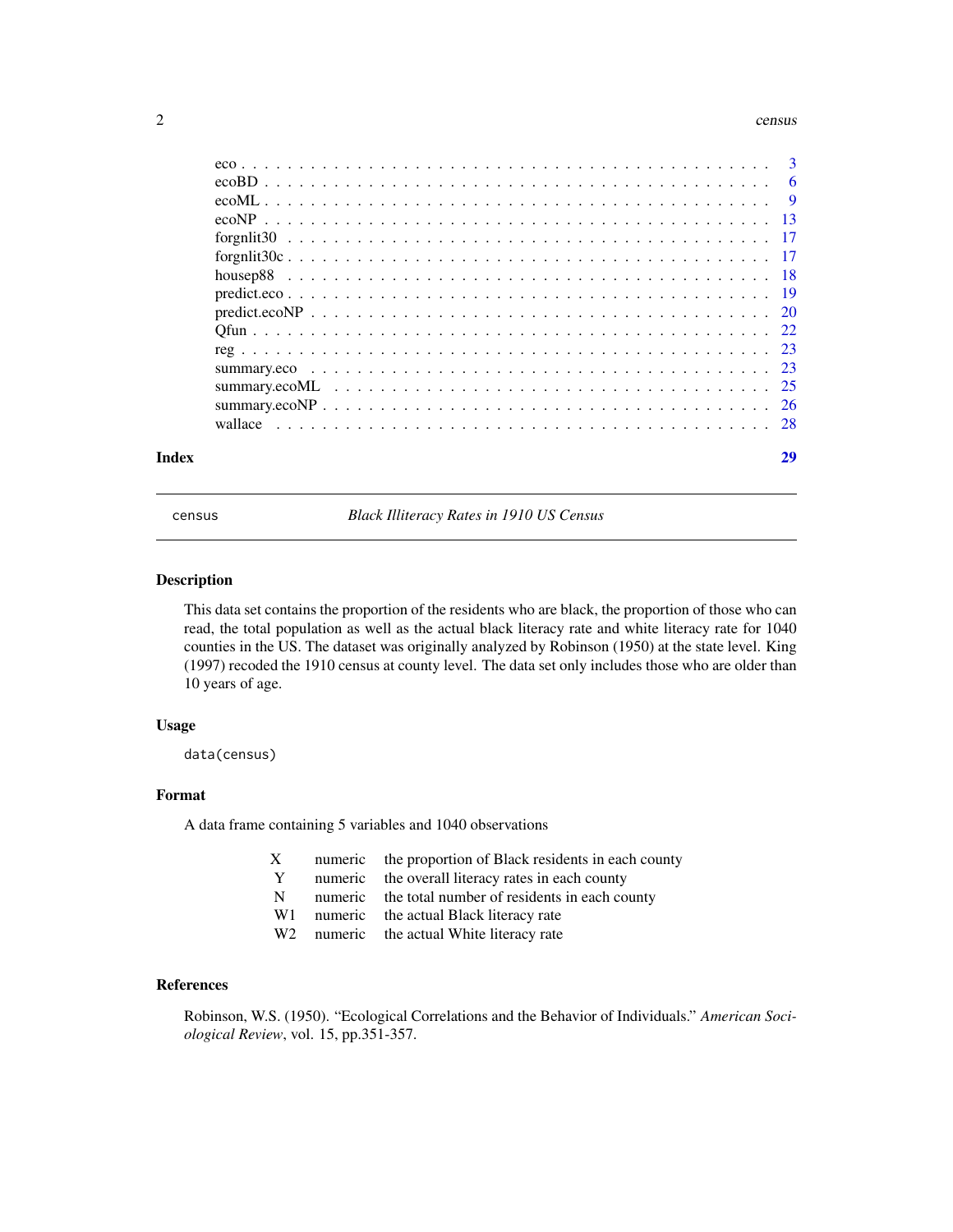<span id="page-2-0"></span>King, G. (1997). "A Solution to the Ecological Inference Problem: Reconstructing Individual Behavior from Aggregate Data". Princeton University Press, Princeton, NJ.

| eco | Fitting the Parametric Bayesian Model of Ecological Inference in 2x2 |
|-----|----------------------------------------------------------------------|
|     | Tables                                                               |

#### Description

eco is used to fit the parametric Bayesian model (based on a Normal/Inverse-Wishart prior) for ecological inference in  $2\times 2$  tables via Markov chain Monte Carlo. It gives the in-sample predictions as well as the estimates of the model parameters. The model and algorithm are described in Imai, Lu and Strauss (2008, 2011).

# Usage

eco(formula, data = parent.frame(), N = NULL, supplement = NULL,  $context = FALSE, mu0 = 0, tau0 = 2, nu0 = 4, SO = 10,$ mu.start =  $0$ , Sigma.start = 10, parameter = TRUE,  $grid = FALSE, n.draws = 5000, burnin = 0, thin = 0,$ verbose = FALSE)

# Arguments

| formula    | A symbolic description of the model to be fit, specifying the column and row<br>margins of $2 \times 2$ ecological tables. Y ~ X specifies Y as the column margin (e.g.,<br>turnout) and X as the row margin (e.g., percent African-American). Details and<br>specific examples are given below.                                                                                                                         |
|------------|--------------------------------------------------------------------------------------------------------------------------------------------------------------------------------------------------------------------------------------------------------------------------------------------------------------------------------------------------------------------------------------------------------------------------|
| data       | An optional data frame in which to interpret the variables in formula. The<br>default is the environment in which eco is called.                                                                                                                                                                                                                                                                                         |
| N          | An optional variable representing the size of the unit; e.g., the total number of<br>voters. N needs to be a vector of same length as Y and X or a scalar.                                                                                                                                                                                                                                                               |
| supplement | An optional matrix of supplemental data. The matrix has two columns, which<br>contain additional individual-level data such as survey data for $W_1$ and $W_2$ ,<br>respectively. If NULL, no additional individual-level data are included in the<br>model. The default is NULL.                                                                                                                                        |
| context    | Logical. If TRUE, the contextual effect is also modeled, that is to assume the row<br>margin X and the unknown $W_1$ and $W_2$ are correlated. See Imai, Lu and Strauss<br>(2008, 2011) for details. The default is FALSE.                                                                                                                                                                                               |
| mu0        | A scalar or a numeric vector that specifies the prior mean for the mean param-<br>eter $\mu$ for $(W_1, W_2)$ (or for $(W_1, W_2, X)$ if context=TRUE). When the input of<br>mu0 is a scalar, its value will be repeated to yield a vector of the length of $\mu$ ,<br>otherwise, it needs to be a vector of same length as $\mu$ . When context=TRUE, the<br>length of $\mu$ is 3, otherwise it is 2. The default is 0. |
| tau0       | A positive integer representing the scale parameter of the Normal-Inverse Wishart<br>prior for the mean and variance parameter $(\mu, \Sigma)$ . The default is 2.                                                                                                                                                                                                                                                       |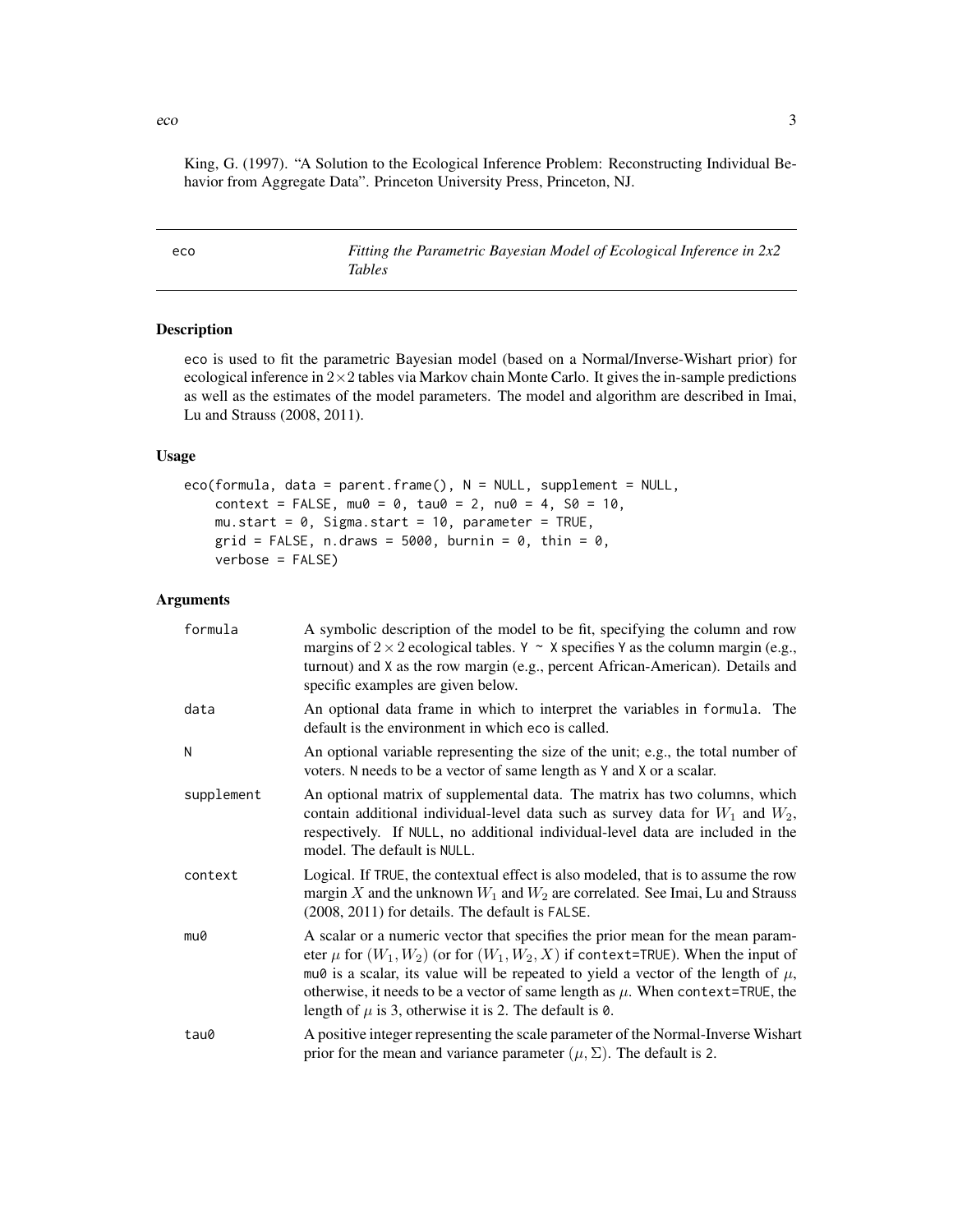| nu0         | A positive integer representing the prior degrees of freedom of the Normal-<br>Inverse Wishart prior for the mean and variance parameter $(\mu, \Sigma)$ . The default<br>is $4.$                                                                                                                                                                                                                                                                                                                                                          |
|-------------|--------------------------------------------------------------------------------------------------------------------------------------------------------------------------------------------------------------------------------------------------------------------------------------------------------------------------------------------------------------------------------------------------------------------------------------------------------------------------------------------------------------------------------------------|
| S0          | A positive scalar or a positive definite matrix that specifies the prior scale matrix<br>of the Normal-Inverse Wishart prior for the mean and variance parameter $(\mu, \Sigma)$<br>. If it is a scalar, then the prior scale matrix will be a diagonal matrix with the<br>same dimensions as $\Sigma$ and the diagonal elements all take value of $\mathsf{S0}$ , otherwise<br>S0 needs to have same dimensions as $\Sigma$ . When context=TRUE, $\Sigma$ is a $3 \times 3$<br>matrix, otherwise, it is $2 \times 2$ . The default is 10. |
| mu.start    | A scalar or a numeric vector that specifies the starting values of the mean pa-<br>rameter $\mu$ . If it is a scalar, then its value will be repeated to yield a vector of<br>the length of $\mu$ , otherwise, it needs to be a vector of same length as $\mu$ . When<br>context=FALSE, the length of $\mu$ is 2, otherwise it is 3. The default is 0.                                                                                                                                                                                     |
| Sigma.start | A scalar or a positive definite matrix that specified the starting value of the vari-<br>ance matrix $\Sigma$ . If it is a scalar, then the prior scale matrix will be a diagonal<br>matrix with the same dimensions as $\Sigma$ and the diagonal elements all take value<br>of S0, otherwise S0 needs to have same dimensions as $\Sigma$ . When context=TRUE,<br>$\Sigma$ is a 3 × 3 matrix, otherwise, it is 2 × 2. The default is 10.                                                                                                  |
| parameter   | Logical. If TRUE, the Gibbs draws of the population parameters, $\mu$ and $\Sigma$ , are<br>returned in addition to the in-sample predictions of the missing internal cells,<br>W. The default is TRUE.                                                                                                                                                                                                                                                                                                                                    |
| grid        | Logical. If TRUE, the grid method is used to sample $W$ in the Gibbs sampler.<br>If FALSE, the Metropolis algorithm is used where candidate draws are sampled<br>from the uniform distribution on the tomography line for each unit. Note that the<br>grid method is significantly slower than the Metropolis algorithm. The default<br>is FALSE.                                                                                                                                                                                          |
| n.draws     | A positive integer. The number of MCMC draws. The default is 5000.                                                                                                                                                                                                                                                                                                                                                                                                                                                                         |
| burnin      | A positive integer. The burnin interval for the Markov chain; i.e. the number of<br>initial draws that should not be stored. The default is 0.                                                                                                                                                                                                                                                                                                                                                                                             |
| thin        | A positive integer. The thinning interval for the Markov chain; i.e. the number<br>of Gibbs draws between the recorded values that are skipped. The default is 0.                                                                                                                                                                                                                                                                                                                                                                          |
| verbose     | Logical. If TRUE, the progress of the Gibbs sampler is printed to the screen. The<br>default is FALSE.                                                                                                                                                                                                                                                                                                                                                                                                                                     |

# Details

An example of  $2 \times 2$  ecological table for racial voting is given below:

| black voters | white voters |              |           |
|--------------|--------------|--------------|-----------|
| vote         | $W_{1i}$     | $W_{2i}$     | $Y_i$     |
| not vote     | $1 - W_{1i}$ | $1 - W_{2i}$ | $1 - Y_i$ |
| $X_i$        | $1 - X_i$    |              |           |

where  $Y_i$  and  $X_i$  represent the observed margins, and  $W_1$  and  $W_2$  are unknown variables. In this exmaple,  $Y_i$  is the turnout rate in the ith precint,  $X_i$  is the proproption of African American in the ith precinct. The unknowns  $W_{1i}$  an d $W_{2i}$  are the black and white turnout, respectively. All variables are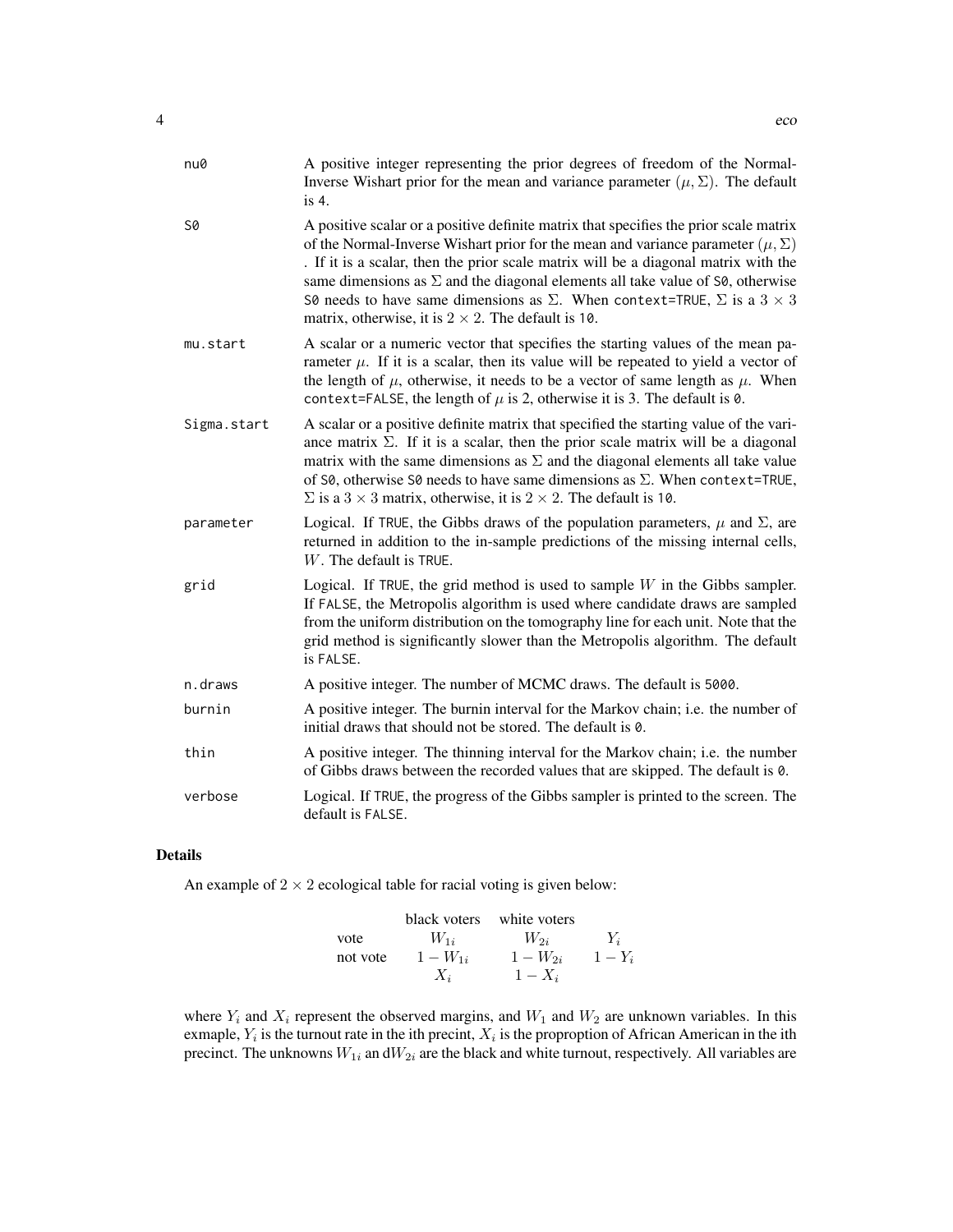proportions and hence bounded between 0 and 1. For each  $i$ , the following deterministic relationship holds,  $Y_i = X_i W_{1i} + (1 - X_i) W_{2i}$ .

# Value

An object of class eco containing the following elements:

| call   | The matched call.                                                                                                                                                                                                                                   |
|--------|-----------------------------------------------------------------------------------------------------------------------------------------------------------------------------------------------------------------------------------------------------|
| Χ      | The row margin, $X$ .                                                                                                                                                                                                                               |
| Υ      | The column margin, $Y$ .                                                                                                                                                                                                                            |
| N      | The size of each table, $N$ .                                                                                                                                                                                                                       |
| burnin | The number of initial burnin draws.                                                                                                                                                                                                                 |
| thin   | The thinning interval.                                                                                                                                                                                                                              |
| nu0    | The prior degrees of freedom.                                                                                                                                                                                                                       |
| tau0   | The prior scale parameter.                                                                                                                                                                                                                          |
| mu0    | The prior mean.                                                                                                                                                                                                                                     |
| 50     | The prior scale matrix.                                                                                                                                                                                                                             |
| W      | A three dimensional array storing the posterior in-sample predictions of $W$ . The<br>first dimension indexes the Monte Carlo draws, the second dimension indexes<br>the columns of the table, and the third dimension represents the observations. |
| Wmin   | A numeric matrix storing the lower bounds of $W$ .                                                                                                                                                                                                  |
| Wmax   | A numeric matrix storing the upper bounds of $W$ .                                                                                                                                                                                                  |
|        | The following additional elements are included in the output when parameter $=$ TRUE.                                                                                                                                                               |
| mu     | The posterior draws of the population mean parameter, $\mu$ .                                                                                                                                                                                       |

# Sigma The posterior draws of the population variance matrix,  $\Sigma$ .

# Author(s)

Kosuke Imai, Department of Politics, Princeton University, <kimai@Princeton.Edu>, [http://](http://imai.princeton.edu) [imai.princeton.edu](http://imai.princeton.edu); Ying Lu,Center for Promoting Research Involving Innovative Statistical Methodology (PRIISM), New York University, <ying.lu@nyu.Edu>

# References

Imai, Kosuke, Ying Lu and Aaron Strauss. (2011). "eco: R Package for Ecological Inference in 2x2 Tables" Journal of Statistical Software, Vol. 42, No. 5, pp. 1-23. available at [http:](http://imai.princeton.edu/software/eco.html) [//imai.princeton.edu/software/eco.html](http://imai.princeton.edu/software/eco.html)

Imai, Kosuke, Ying Lu and Aaron Strauss. (2008). "Bayesian and Likelihood Inference for 2 x 2 Ecological Tables: An Incomplete Data Approach" Political Analysis, Vol. 16, No. 1 (Winter), pp. 41-69. available at <http://imai.princeton.edu/research/eiall.html>

# See Also

ecoML, ecoNP, predict.eco, summary.eco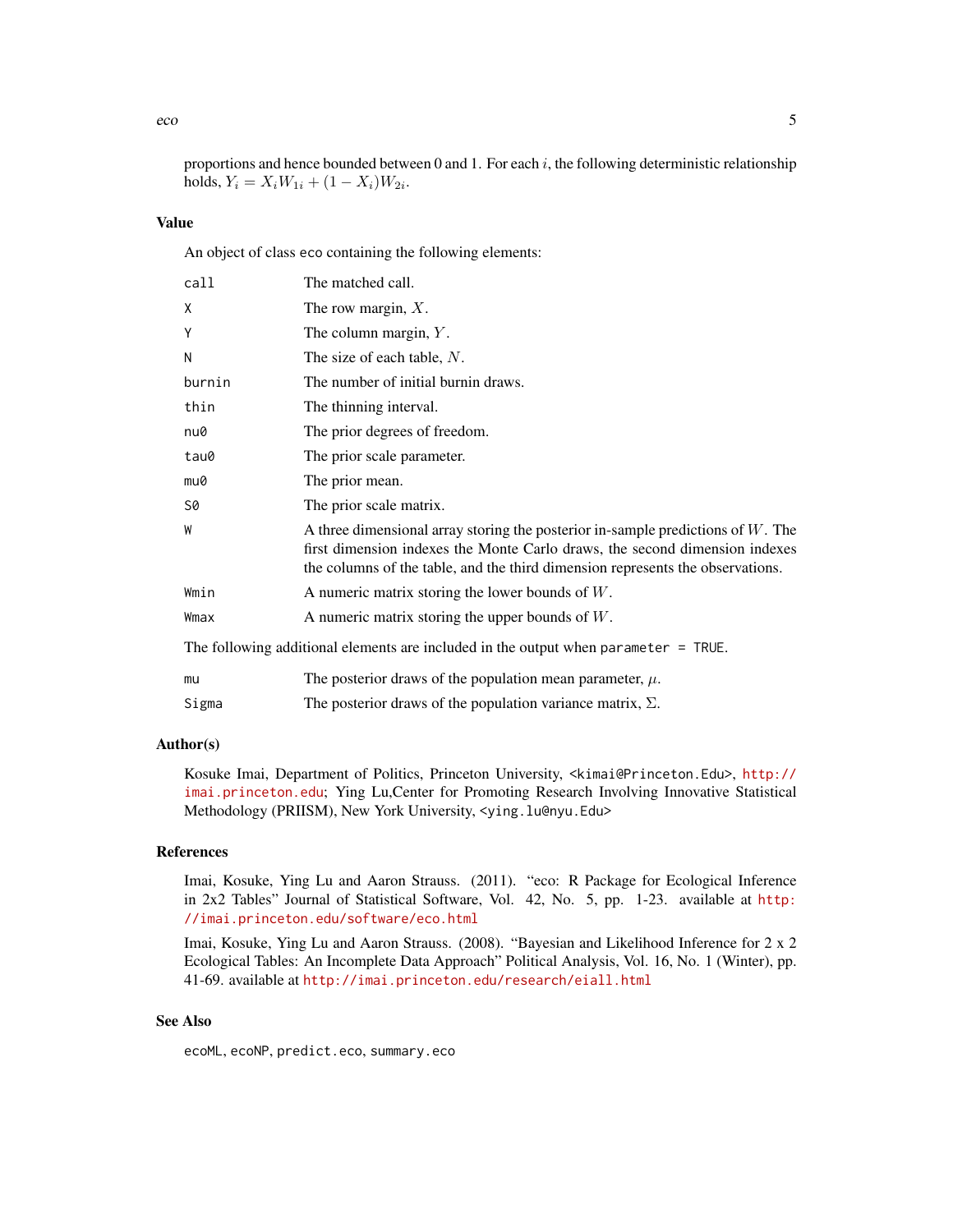# <span id="page-5-0"></span>Examples

```
## load the registration data
## Not run: data(reg)
## NOTE: convergence has not been properly assessed for the following
## examples. See Imai, Lu and Strauss (2008, 2011) for more
## complete analyses.
## fit the parametric model with the default prior specification
res \leq eco(Y \sim X, data = reg, verbose = TRUE)
## summarize the results
summary(res)
## obtain out-of-sample prediction
out <- predict(res, verbose = TRUE)
## summarize the results
summary(out)
## load the Robinson's census data
data(census)
## fit the parametric model with contextual effects and N
## using the default prior specification
res1 <- eco(Y \sim X, N = N, context = TRUE, data = census, verbose = TRUE)
## summarize the results
summary(res1)
## obtain out-of-sample prediction
out1 <- predict(res1, verbose = TRUE)
## summarize the results
summary(out1)
## End(Not run)
```
ecoBD *Calculating the Bounds for Ecological Inference in RxC Tables*

#### Description

ecoBD is used to calculate the bounds for missing internal cells of  $R \times C$  ecological table. The data can be entered either in the form of counts or proportions.

#### Usage

```
ecoBD(formula, data = parent.frame(), N = NULL)
```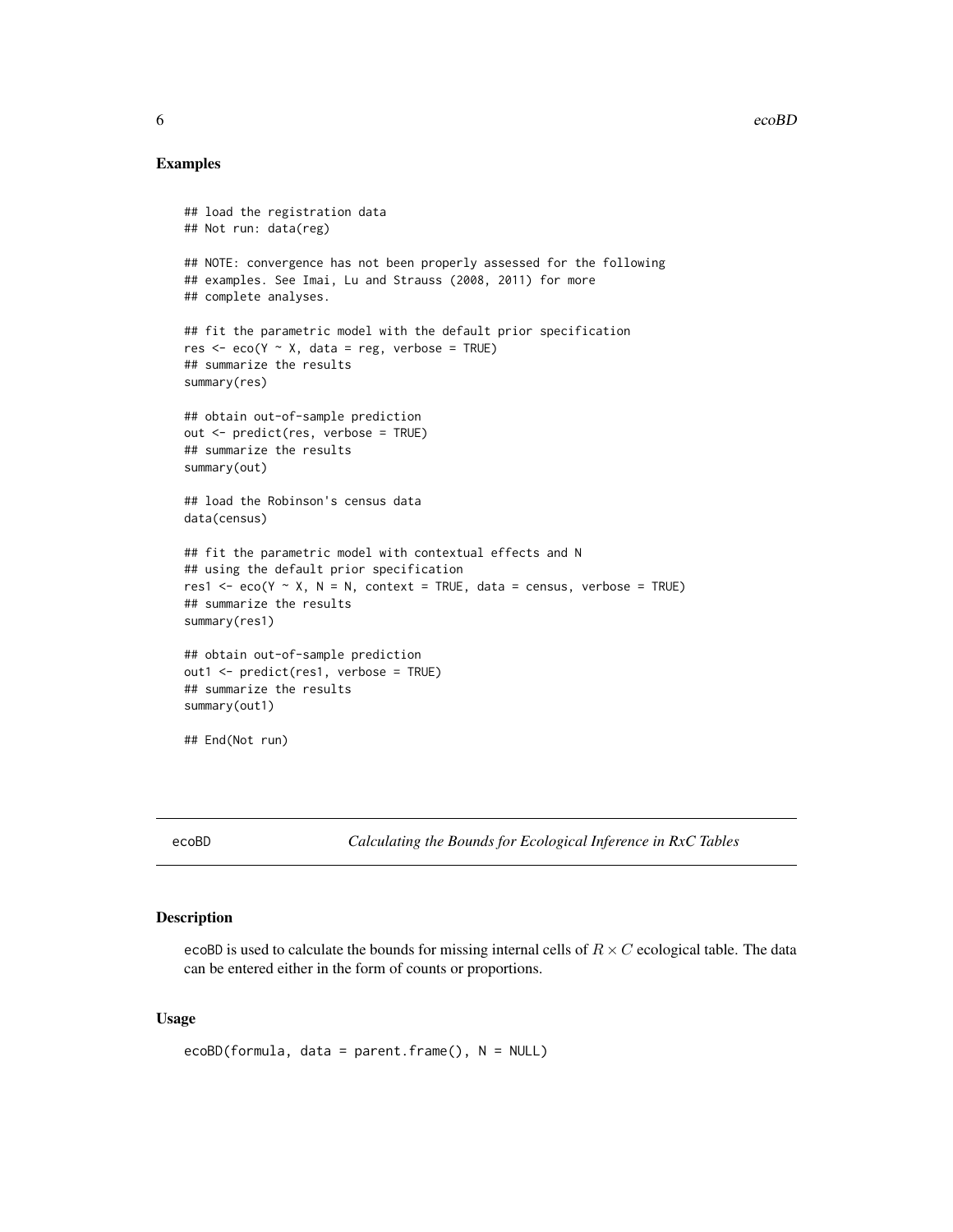#### ecoBD 7 and 3 and 3 and 3 and 3 and 3 and 3 and 3 and 3 and 3 and 3 and 3 and 3 and 3 and 3 and 3 and 3 and 3 and 3 and 3 and 3 and 3 and 3 and 3 and 3 and 3 and 3 and 3 and 3 and 3 and 3 and 3 and 3 and 3 and 3 and 3 and

# Arguments

| formula | A symbolic description of ecological table to be used, specifying the column<br>and row margins of $R \times C$ ecological tables. Details and specific examples are<br>given below.                |
|---------|-----------------------------------------------------------------------------------------------------------------------------------------------------------------------------------------------------|
| data    | An optional data frame in which to interpret the variables in formula. The<br>default is the environment in which ecoBD is called.                                                                  |
| N.      | An optional variable representing the size of the unit; e.g., the total number<br>of voters. If formula is entered as counts and the last row and/or column is<br>omitted, this input is necessary. |

# Details

The data may be entered either in the form of counts or proportions. If proportions are used, formula may omit the last row and/or column of tables, which can be calculated from the remaining margins. For example,  $Y \sim X$  specifies Y as the first column margin and X as the first row margin in  $2 \times 2$  tables. If counts are used, formula may omit the last row and/or column margin of the table only if N is supplied. In this example, the columns will be labeled as X and not X, and the rows will be labeled as Y and not Y.

For larger tables, one can use cbind() and  $+$ . For example, cbind(Y1, Y2, Y3) ~ X1 + X2 + X3 + X4) specifies  $3 \times 4$  tables.

An  $R \times C$  ecological table in the form of counts:

| $n_{i11}$ | $n_{i12}$ | . | $n_{i1C}$ | $n_{i1}$ |
|-----------|-----------|---|-----------|----------|
| $n_{i21}$ | $n_{i22}$ | . | $n_{i2C}$ | $n_{i2}$ |
| $\cdots$  | .         | . | .         | .        |
| $n_{iR1}$ | $n_{iR2}$ | . | $n_{iRC}$ | $n_{iR}$ |
| $n_{i,1}$ | $n_{i,2}$ | . | $n_{i,C}$ | $N_i$    |

where  $n_{nr}$  and  $n_{i,c}$  represent the observed margins,  $N_i$  represents the size of the table, and  $n_{irc}$ are unknown variables. Note that for each  $\sum$ e unknown variables. Note that for each *i*, the following deterministic relationships hold;  $n_{ir.} =$ <br> $\frac{C}{c=1} n_{irc}$  for  $r = 1, ..., R$ , and  $n_{i.c} = \sum_{r=1}^{R} n_{irc}$  for  $c = 1, ..., C$ . Then, each of the unknown inner cells can be bounded in the following manner,

$$
\max(0, n_{ir.} + n_{i.c} - N_i) \le n_{irc} \le \min(n_{ir.}, n_{i.c}).
$$

If the size of tables, N, is provided,

An  $R \times C$  ecological table in the form of proportions:

| $W_{i11}$ | $W_{i12}$ | $\cdots$ | $W_{i1C}$ | $Y_{i1}$ |
|-----------|-----------|----------|-----------|----------|
| $W_{i21}$ | $W_{i22}$ | $\cdots$ | $W_{i2C}$ | $Y_{i2}$ |
| .         | $\cdots$  | .        | .         | $\cdots$ |
| $W_{iR1}$ | $W_{iR2}$ | .        | $W_{iRC}$ | $Y_{iR}$ |
| $X_{i1}$  | $X_{i2}$  | $\cdots$ | $X_{iC}$  |          |

where  $Y_{ir}$  and  $X_{ic}$  represent the observed margins, and  $W_{irc}$  are unknown variables. Note that for each *i*, the following deterministic relationships hold;  $Y_{ir} = \sum_{c=1}^{C} X_{ic}W_{irc}$  for  $r = 1, ..., R$ , and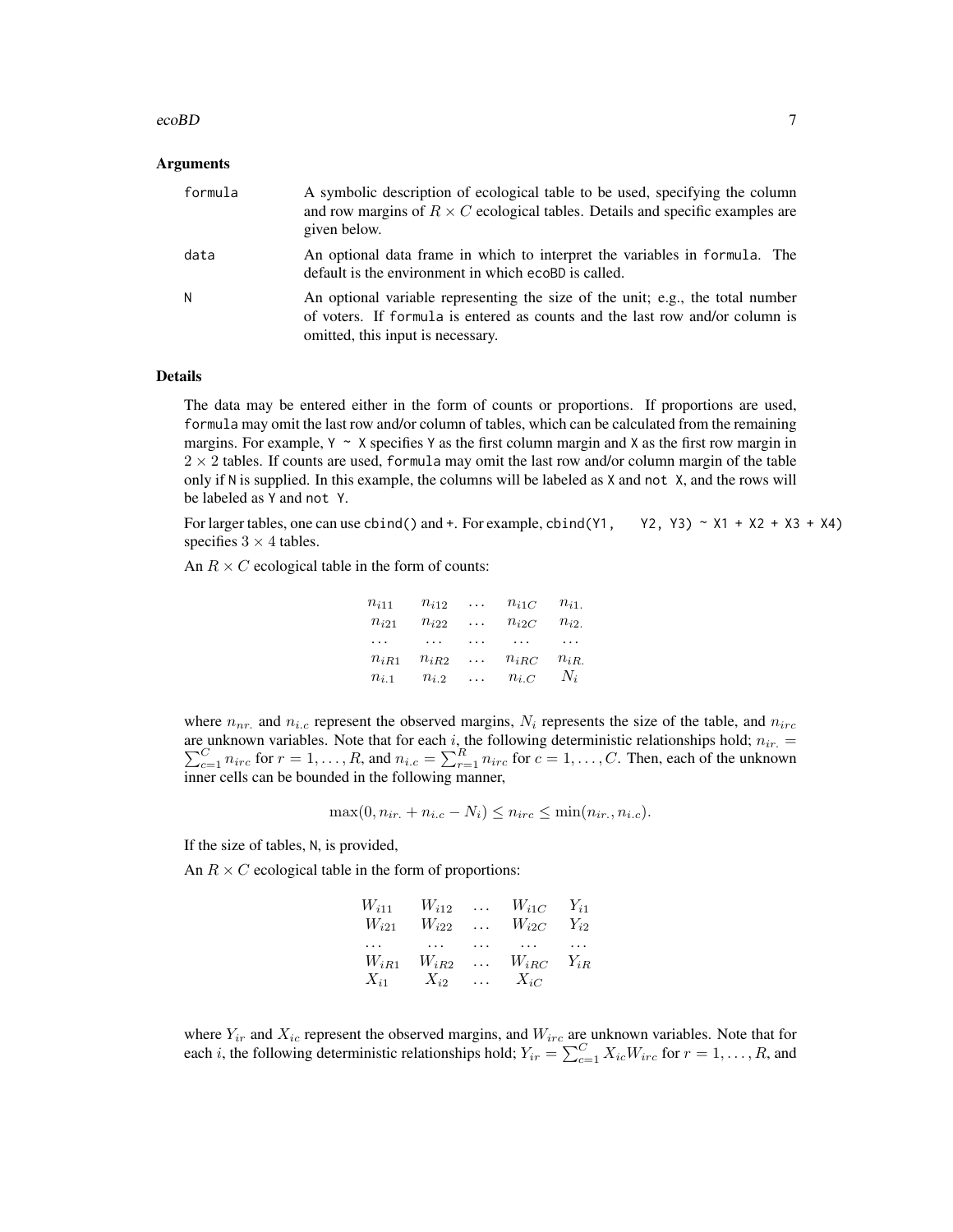$\sum_{r=1}^{R} W_{irc} = 1$  for  $c = 1, \ldots, C$ . Then, each of the inner cells of the table can be bounded in the following manner,

$$
\max(0, (X_{ic} + Y_{ir} - 1)/X_{ic}) \le W_{irc} \le \min(1, Y_{ir}/X_{ir}).
$$

#### Value

An object of class ecoBD containing the following elements (When three dimensional arrays are used, the first dimension indexes the observations, the second dimension indexes the row numbers, and the third dimension indexes the column numbers):

| call    | The matched call.                                                    |
|---------|----------------------------------------------------------------------|
| X       | A matrix of the observed row margin, $X$ .                           |
| Y       | A matrix of the observed column margin, $Y$ .                        |
| N       | A vector of the size of ecological tables, $N$ .                     |
| aggWmin | A three dimensional array of aggregate lower bounds for proportions. |
| aggWmax | A three dimensional array of aggregate upper bounds for proportions. |
| Wmin    | A three dimensional array of lower bounds for proportions.           |
| Wmax    | A three dimensional array of upper bounds for proportions.           |
| Nmin    | A three dimensional array of lower bounds for counts.                |
| Nmax    | A three dimensional array of upper bounds for counts.                |
|         |                                                                      |

The object can be printed through print.ecoBD.

# Author(s)

Kosuke Imai, Department of Politics, Princeton University <kimai@Princeton.Edu>, [http://](http://imai.princeton.edu/) [imai.princeton.edu/](http://imai.princeton.edu/); Ying Lu, Center for Promoting Research Involving Innovative Statistical Methodology (PRIISM), New York University <ying.lu@nyu.Edu>

# References

Imai, Kosuke, Ying Lu and Aaron Strauss. (2011) "eco: R Package for Ecological Inference in 2x2 Tables" Journal of Statistical Software, Vol. 42, No. 5, pp. 1-23. available at [http://imai.](http://imai.princeton.edu/software/eco.html) [princeton.edu/software/eco.html](http://imai.princeton.edu/software/eco.html)

Imai, Kosuke, Ying Lu and Aaron Strauss. (2008) "Bayesian and Likelihood Inference for 2 x 2 Ecological Tables: An Incomplete Data Approach" Political Analysis, Vol. 16, No. 1, (Winter), pp. 41-69. available at <http://imai.princeton.edu/research/eiall.html>

#### See Also

eco, ecoNP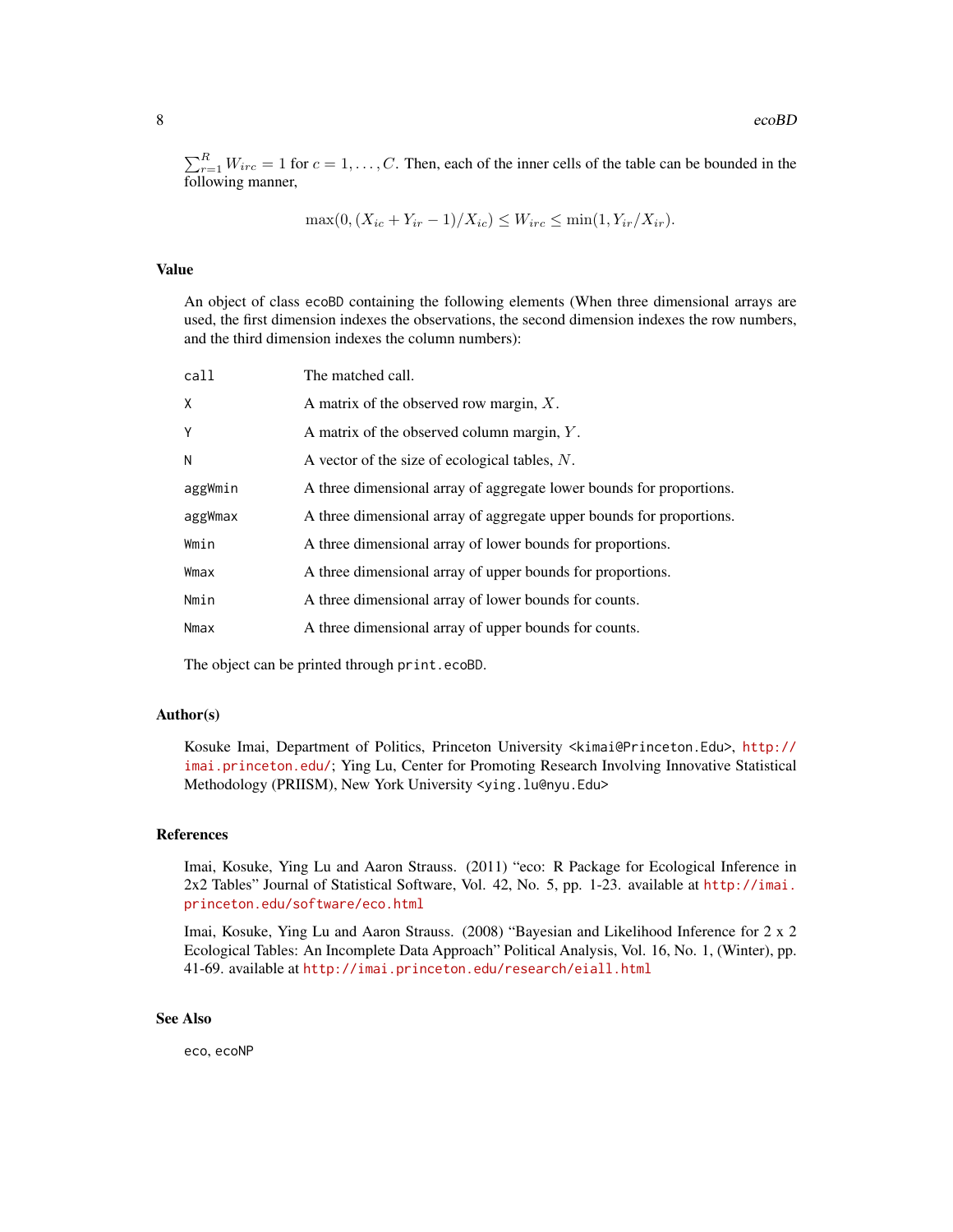# <span id="page-8-0"></span>ecoML 9

# Examples

```
## load the registration data
data(reg)
## calculate the bounds
res \leq ecoBD(Y \sim X, N = N, data = reg)
## print the results
print(res)
```
ecoML *Fitting Parametric Models and Quantifying Missing Information for Ecological Inference in 2x2 Tables*

# Description

ecoML is used to fit parametric models for ecological inference in  $2 \times 2$  tables via Expectation Maximization (EM) algorithms. The data is specified in proportions. At it's most basic setting, the algorithm assumes that the individual-level proportions (i.e.,  $W_1$  and  $W_2$ ) and distributed bivariate normally (after logit transformations). The function calculates point estimates of the parameters for models based on different assumptions. The standard errors of the point estimates are also computed via Supplemented EM algorithms. Moreover, ecoML quantifies the amount of missing information associated with each parameter and allows researcher to examine the impact of missing information on parameter estimation in ecological inference. The models and algorithms are described in Imai, Lu and Strauss (2008, 2011).

#### Usage

```
ecoML(formula, data = parent.frame(), N = NULL, supplement = NULL,
      theta.start = c(\theta, \theta, 1, 1, \theta), fix.rho = FALSE,
      context = FALSE, sem = TRUE, epsilon = 10^{\circ}(-6),
  maxit = 1000, loglik = TRUE, hyptest = FALSE, verbose = FALSE)
```
# Arguments

| formula    | A symbolic description of the model to be fit, specifying the column and row<br>margins of $2 \times 2$ ecological tables. Y ~ X specifies Y as the column margin (e.g.,<br>turnout) and X (e.g., percent African-American) as the row margin. Details and<br>specific examples are given below. |
|------------|--------------------------------------------------------------------------------------------------------------------------------------------------------------------------------------------------------------------------------------------------------------------------------------------------|
| data       | An optional data frame in which to interpret the variables in formula. The<br>default is the environment in which ecoML is called.                                                                                                                                                               |
| N          | An optional variable representing the size of the unit; e.g., the total number of<br>voters. N needs to be a vector of same length as Y and X or a scalar.                                                                                                                                       |
| supplement | An optional matrix of supplemental data. The matrix has two columns, which<br>contain additional individual-level data such as survey data for $W_1$ and $W_2$ ,<br>respectively. If NULL, no additional individual-level data are included in the<br>model. The default is NULL.                |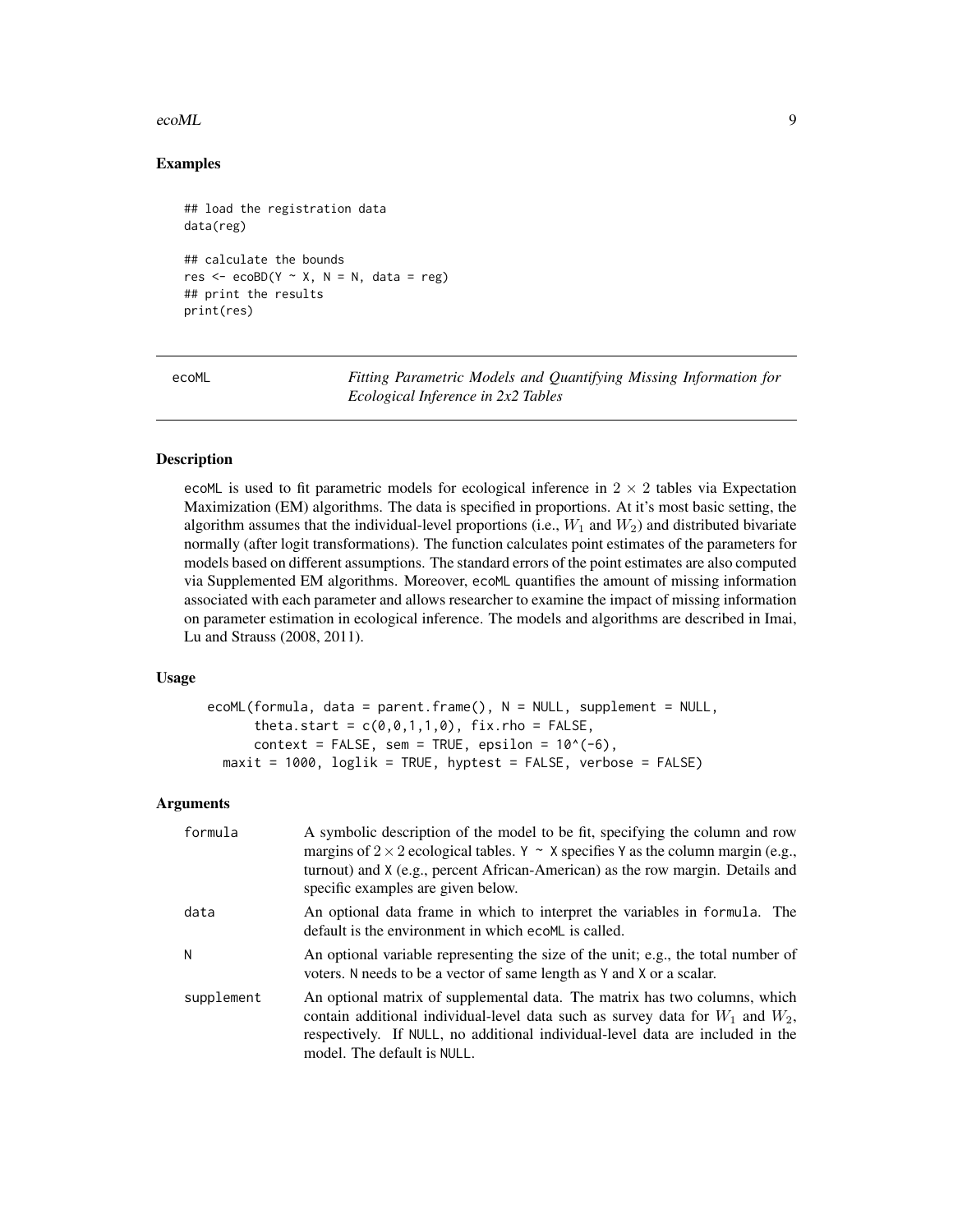| fix.rho     | Logical. If TRUE, the correlation (when context=TRUE) or the partial correlation<br>(when context=FALSE) between $W_1$ and $W_2$ is fixed through the estimation.<br>For details, see Imai, Lu and Strauss(2006). The default is FALSE.                                                                                                                                                                                                                                                                                                                                                                                                            |
|-------------|----------------------------------------------------------------------------------------------------------------------------------------------------------------------------------------------------------------------------------------------------------------------------------------------------------------------------------------------------------------------------------------------------------------------------------------------------------------------------------------------------------------------------------------------------------------------------------------------------------------------------------------------------|
| context     | Logical. If TRUE, the contextual effect is also modeled. In this case, the row<br>margin (i.e., X) and the individual-level rates (i.e., $W_1$ and $W_2$ ) are assumed<br>to be distributed tri-variate normally (after logit transformations). See Imai, Lu<br>and Strauss (2006) for details. The default is FALSE.                                                                                                                                                                                                                                                                                                                              |
| sem         | Logical. If TRUE, the standard errors of parameter estimates are estimated via<br>SEM algorithm, as well as the fraction of missing data. The default is TRUE.                                                                                                                                                                                                                                                                                                                                                                                                                                                                                     |
| theta.start | A numeric vector that specifies the starting values for the mean, variance, and<br>covariance. When $context = FALSE$ , the elements of theta. start correspond<br>to $(E(W_1), E(W_2), var(W_1), var(W_2), cor(W_1, W_2))$ . When context = TRUE,<br>the elements of theta. start correspond to $(E(W_1), E(W_2), var(W_1), var(W_2),$<br>$corr(W_1, X), corr(W_2, X), corr(W_1, W_2)$ ). Moreover, when fix.rho=TRUE,<br>$corr(W_1, W_2)$ is set to be the correlation between $W_1$ and $W_2$ when context =<br>FALSE, and the partial correlation between $W_1$ and $W_2$ given X when context = FALSE.<br>The default is $c(0, 0, 1, 1, 0)$ . |
| epsilon     | A positive number that specifies the convergence criterion for EM algorithm.<br>The square root of epsilon is the convergence criterion for SEM algorithm.<br>The default is $10^{\circ}(-6)$ .                                                                                                                                                                                                                                                                                                                                                                                                                                                    |
| maxit       | A positive integer specifies the maximum number of iterations before the con-<br>vergence criterion is met. The default is 1000.                                                                                                                                                                                                                                                                                                                                                                                                                                                                                                                   |
| loglik      | Logical. If TRUE, the value of the log-likelihood function at each iteration of EM<br>is saved. The default is TRUE.                                                                                                                                                                                                                                                                                                                                                                                                                                                                                                                               |
| hyptest     | Logical. If TRUE, model is estimated under the null hypothesis that means of<br>$W1$ and $W2$ are the same. The default is FALSE.                                                                                                                                                                                                                                                                                                                                                                                                                                                                                                                  |
| verbose     | Logical. If TRUE, the progress of the EM and SEM algorithms is printed to the<br>screen. The default is FALSE.                                                                                                                                                                                                                                                                                                                                                                                                                                                                                                                                     |

#### Details

When SEM is TRUE, ecoML computes the observed-data information matrix for the parameters of interest based on Supplemented-EM algorithm. The inverse of the observed-data information matrix can be used to estimate the variance-covariance matrix for the parameters estimated from EM algorithms. In addition, it also computes the expected complete-data information matrix. Based on these two measures, one can further calculate the fraction of missing information associated with each parameter. See Imai, Lu and Strauss (2006) for more details about fraction of missing information.

Moreover, when hytest=TRUE, ecoML allows to estimate the parametric model under the null hypothesis that mu\_1=mu\_2. One can then construct the likelihood ratio test to assess the hypothesis of equal means. The associated fraction of missing information for the test statistic can be also calculated. For details, see Imai, Lu and Strauss (2006) for details.

# Value

An object of class ecoML containing the following elements:

call The matched call.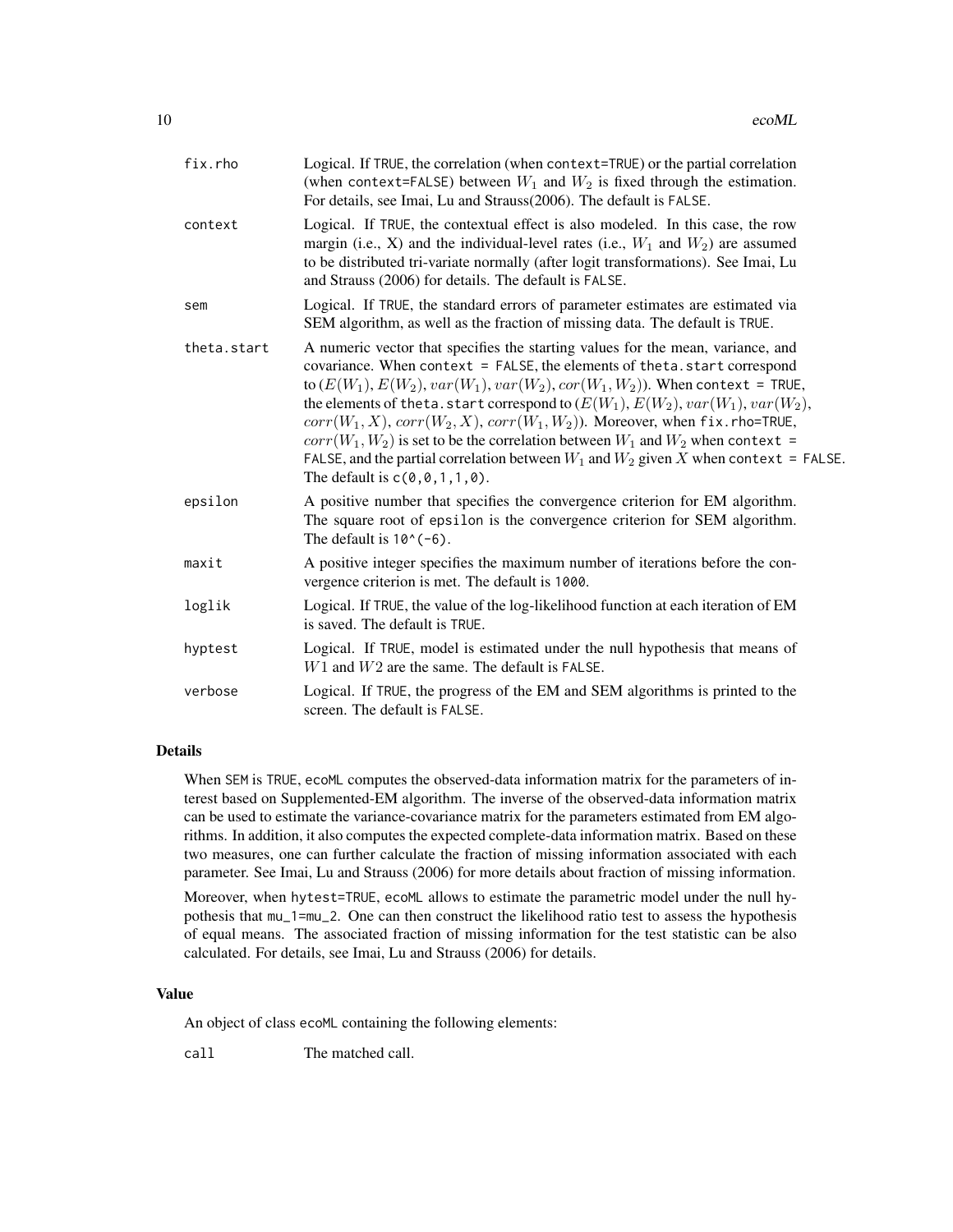ecoML and the community of the community of the community of the community of the community of the community of the community of the community of the community of the community of the community of the community of the comm

| χ             | The row margin, $X$ .                                                                                                                                                                                                                                                                                 |
|---------------|-------------------------------------------------------------------------------------------------------------------------------------------------------------------------------------------------------------------------------------------------------------------------------------------------------|
| Y             | The column margin, $Y$ .                                                                                                                                                                                                                                                                              |
| N             | The size of each table, $N$ .                                                                                                                                                                                                                                                                         |
| context       | The assumption under which model is estimated. If context $=$ FALSE, CAR<br>assumption is adopted and no contextual effect is modeled. If context = TRUE,<br>NCAR assumption is adopted, and contextual effect is modeled.                                                                            |
| sem           | Whether SEM algorithm is used to estimate the standard errors and observed<br>information matrix for the parameter estimates.                                                                                                                                                                         |
| fix.rho       | Whether the correlation or the partial correlation between $W_1$ an $W_2$ is fixed in<br>the estimation.                                                                                                                                                                                              |
| r12           | If fix. rho = TRUE, the value that $corr(W_1, W_2)$ is fixed to.                                                                                                                                                                                                                                      |
| epsilon       | The precision criterion for EM convergence. $\sqrt{\epsilon}$ is the precision criterion for<br>SEM convergence.                                                                                                                                                                                      |
| theta.sem     | The ML estimates of $E(W_1), E(W_2), var(W_1), var(W_2)$ , and $cov(W_1, W_2)$ . If<br>context = TRUE, $E(X)$ , $cov(W_1, X)$ , $cov(W_2, X)$ are also reported.                                                                                                                                      |
| W             | In-sample estimation of $W_1$ and $W_2$ .                                                                                                                                                                                                                                                             |
| suff.stat     | The sufficient statistics for theta.em.                                                                                                                                                                                                                                                               |
| iters.em      | Number of EM iterations before convergence is achieved.                                                                                                                                                                                                                                               |
| iters.sem     | Number of SEM iterations before convergence is achieved.                                                                                                                                                                                                                                              |
| loglik        | The log-likelihood of the model when convergence is achieved.                                                                                                                                                                                                                                         |
| loglik.log.em | A vector saving the value of the log-likelihood function at each iteration of the<br>EM algorithm.                                                                                                                                                                                                    |
| mu.log.em     | A matrix saving the unweighted mean estimation of the logit-transformed individual-<br>level proportions (i.e., $W_1$ and $W_2$ ) at each iteration of the EM process.                                                                                                                                |
| Sigma.log.em  | A matrix saving the log of the variance estimation of the logit-transformed<br>individual-level proportions (i.e., $W_1$ and $W_2$ ) at each iteration of EM process.<br>Note, non-transformed variances are displayed on the screen (when verbose = TRUE).                                           |
| rho.fisher.em | A matrix saving the fisher transformation of the estimation of the correlations<br>between the logit-transformed individual-level proportions (i.e., $W_1$ and $W_2$ ) at<br>each iteration of EM process. Note, non-transformed correlations are displayed<br>on the screen (when verbose $=$ TRUE). |
|               | Moreover, when sem=TRUE, ecoML also output the following values:                                                                                                                                                                                                                                      |
| DM            | The matrix characterizing the rates of convergence of the EM algorithms. Such<br>information is also used to calculate the observed-data information matrix                                                                                                                                           |
| Icom          | The (expected) complete data information matrix estimated via SEM algorithm.<br>When context=FALSE, fix.rho=TRUE, Icom is 4 by 4. When context=FALSE, fix.rho=FALSE,<br>Icom is 5 by 5. When context=TRUE, Icom is 9 by 9.                                                                            |
| Iobs          | The observed information matrix. The dimension of Iobs is same as I com.                                                                                                                                                                                                                              |
| Imiss         | The difference between I com and I obs. The dimension of I miss is same as<br>miss.                                                                                                                                                                                                                   |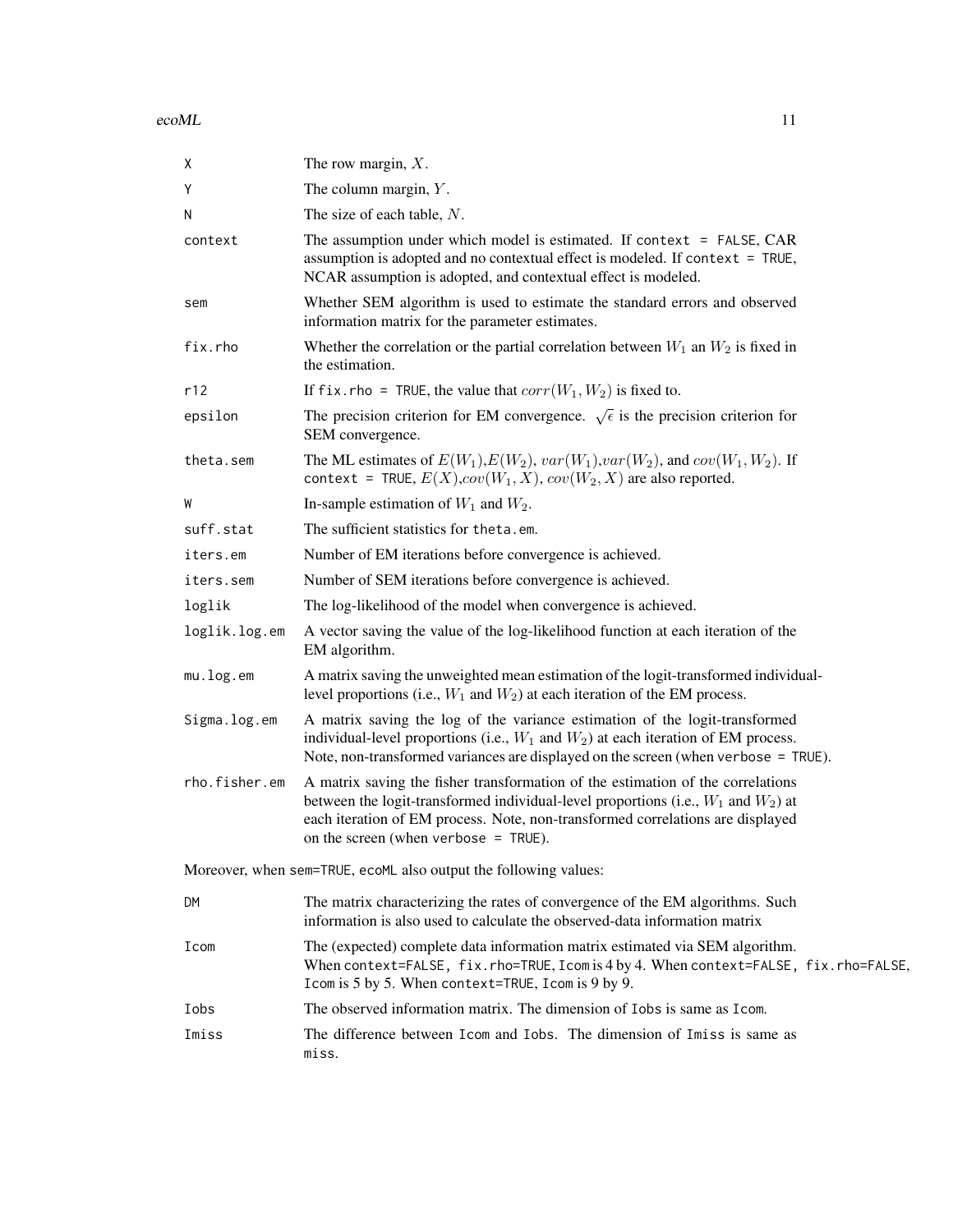| Vobs          | The (symmetrized) variance-covariance matrix of the ML parameter estimates.<br>The dimension of Vobs is same as I com. |  |
|---------------|------------------------------------------------------------------------------------------------------------------------|--|
| Iobs          | The (expected) complete-data variance-covariance matrix. The dimension of<br>Tobs is same as Icom.                     |  |
| Vobs.original | The estimated variance-covariance matrix of the ML parameter estimates. The<br>dimension of Vobs is same as I com.     |  |
| Fmis          | The fraction of missing information associated with each parameter estimation.                                         |  |
| VFmis         | The proportion of increased variance associated with each parameter estimation<br>due to observed data.                |  |
| Ieigen        | The largest eigen value of Imiss.                                                                                      |  |
| Icom.trans    | The complete data information matrix for the fisher transformed parameters.                                            |  |
| Iobs.trans    | The observed data information matrix for the fisher transformed parameters.                                            |  |
| Fmis.trans    | The fractions of missing information associated with the fisher transformed pa-<br>rameters.                           |  |

### Author(s)

Kosuke Imai, Department of Politics, Princeton University, <kimai@Princeton.Edu>, [http://](http://imai.princeton.edu) [imai.princeton.edu](http://imai.princeton.edu); Ying Lu, Center for Promoting Research Involving Innovative Statistical Methodology (PRIISM), New York University, <ying.lu@nyu.Edu>; Aaron Strauss, Department of Politics, Princeton University, <abstraus@Princeton.Edu>.

#### References

Imai, Kosuke, Ying Lu and Aaron Strauss. (2011). "eco: R Package for Ecological Inference in 2x2 Tables" Journal of Statistical Software, Vol. 42, No. 5, pp. 1-23. available at [http:](http://imai.princeton.edu/software/eco.html) [//imai.princeton.edu/software/eco.html](http://imai.princeton.edu/software/eco.html)

Imai, Kosuke, Ying Lu and Aaron Strauss. (2008). "Bayesian and Likelihood Inference for 2 x 2 Ecological Tables: An Incomplete Data Approach" Political Analysis, Vol. 16, No. 1 (Winter), pp. 41-69. available at <http://imai.princeton.edu/research/eiall.html>

# See Also

eco, ecoNP, summary.ecoML

# Examples

## load the census data data(census)

## NOTE: convergence has not been properly assessed for the following ## examples. See Imai, Lu and Strauss (2006) for more complete analyses. ## In the first example below, in the interest of time, only part of the ## data set is analyzed and the convergence requirement is less stringent ## than the default setting.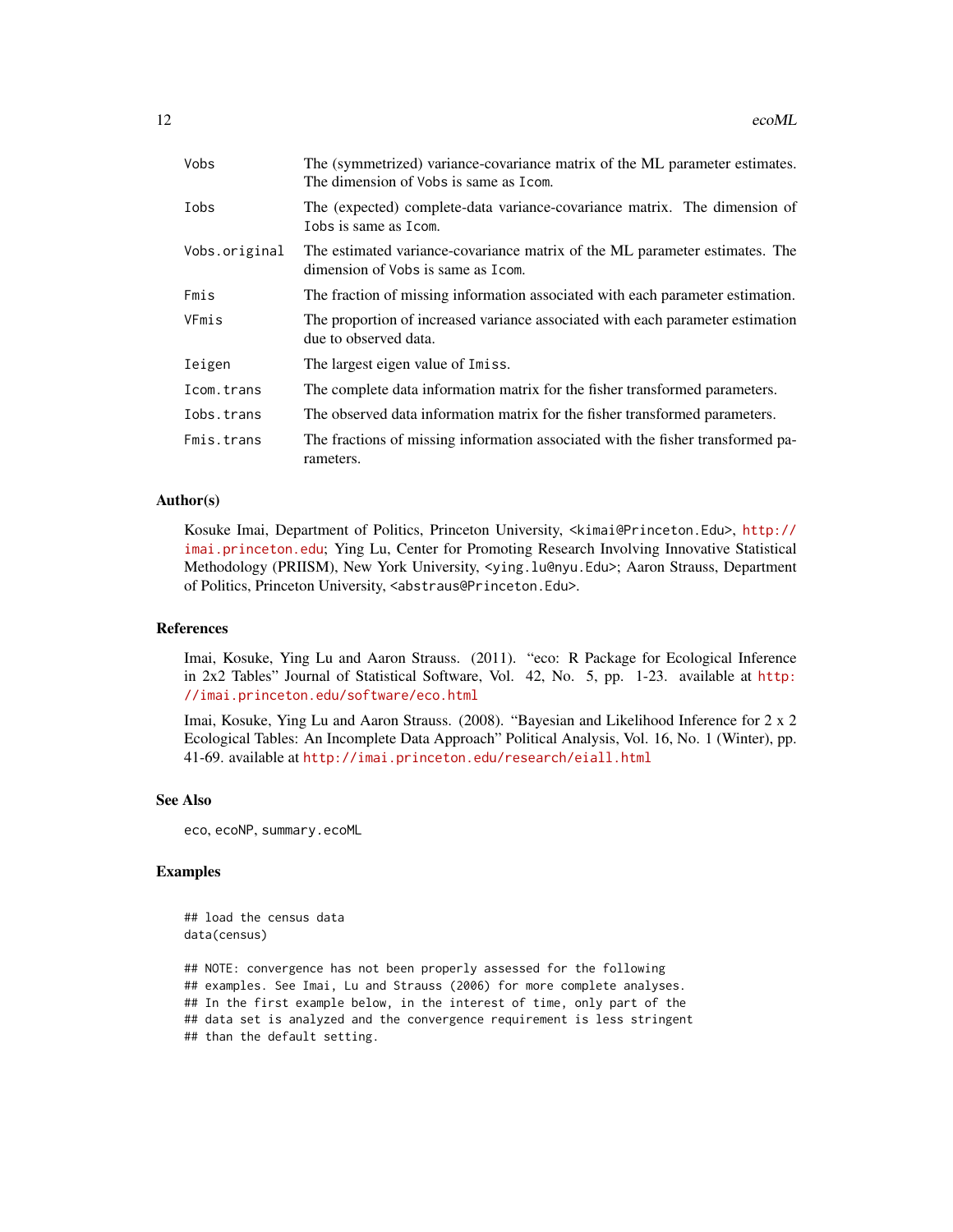#### <span id="page-12-0"></span> $e^{\cos(NP)}$  13

```
## In the second example, the program is arbitrarily halted 100 iterations
## into the simulation, before convergence.
## load the Robinson's census data
data(census)
## fit the parametric model with the default model specifications
## Not run: res <- ecoML(Y ~ X, data = census[1:100,], N=census[1:100,3],
        epsilon = TRUE), verbose = TRUE)
## End(Not run)
## summarize the results
## Not run: summary(res)
## obtain out-of-sample prediction
## Not run: out <- predict(res, verbose = TRUE)
## summarize the results
## Not run: summary(out)
## fit the parametric model with some individual
## level data using the default prior specification
surv < -1:600## Not run: res1 <- ecoML(Y ~ X, context = TRUE, data = census[-surv,],
                   supplement = census[surv, c(4:5,1)], maxit=100, verbose = TRUE)## End(Not run)
## summarize the results
## Not run: summary(res1)
```
ecoNP *Fitting the Nonparametric Bayesian Models of Ecological Inference in 2x2 Tables*

# Description

ecoNP is used to fit the nonparametric Bayesian model (based on a Dirichlet process prior) for ecological inference in  $2 \times 2$  tables via Markov chain Monte Carlo. It gives the in-sample predictions as well as out-of-sample predictions for population inference. The models and algorithms are described in Imai, Lu and Strauss (2008, 2011).

#### Usage

```
ecoNP(formula, data = parent.frame(), N = NULL, supplement = NULL,
     context = FALSE, mu0 = 0, tau0 = 2, nu0 = 4, SO = 10,alpha = NULL, a0 = 1, b0 = 0.1, parameter = FALSE,
     grid = FALSE, n.draws = 5000, burnin = 0, thin = 0,verbose = FALSE)
```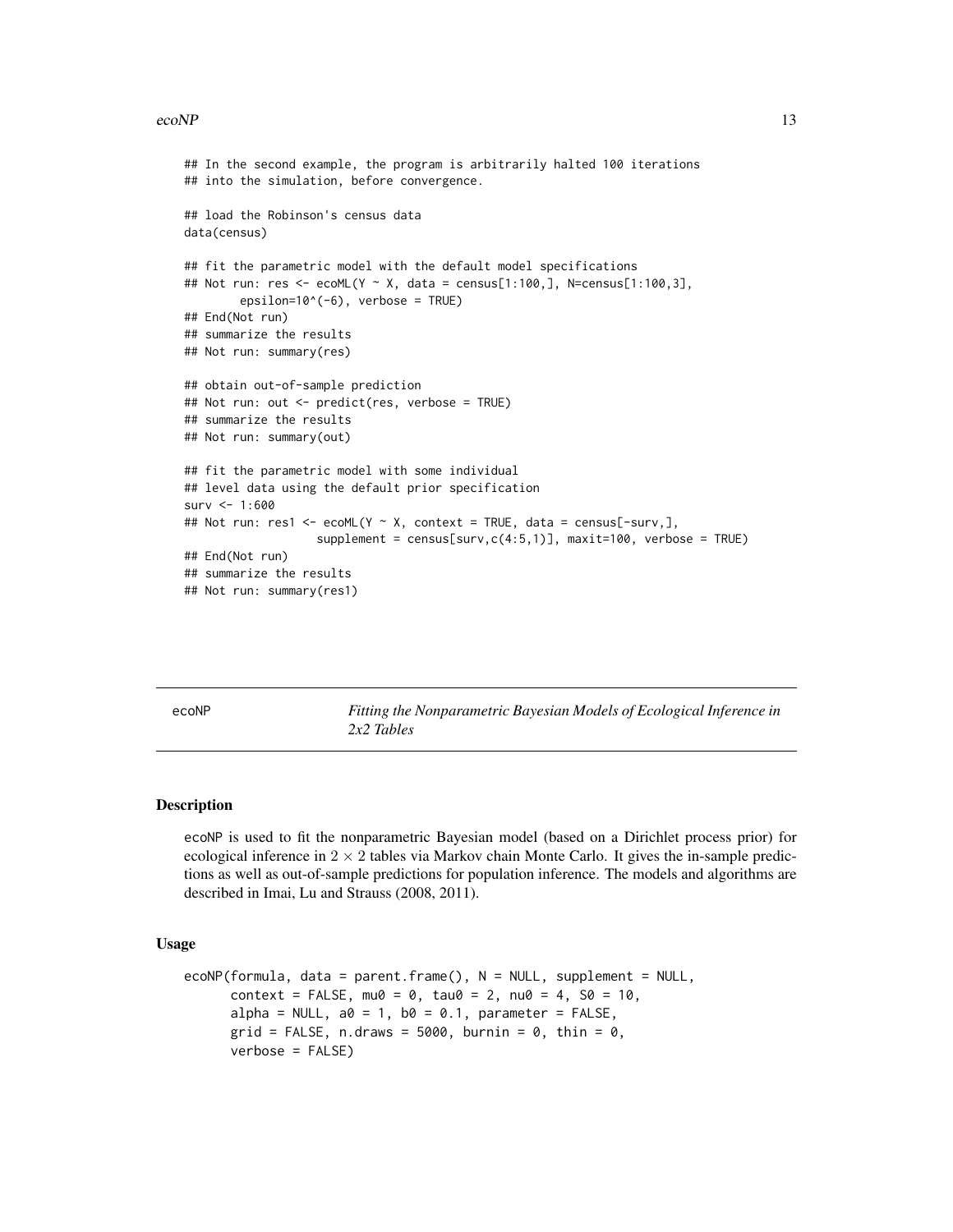# Arguments

| formula    | A symbolic description of the model to be fit, specifying the column and row<br>margins of $2 \times 2$ ecological tables. Y ~ X specifies Y as the column margin (e.g.,<br>turnout) and X as the row margin (e.g., percent African-American). Details and<br>specific examples are given below.                                                                                                                                                                                                                       |
|------------|------------------------------------------------------------------------------------------------------------------------------------------------------------------------------------------------------------------------------------------------------------------------------------------------------------------------------------------------------------------------------------------------------------------------------------------------------------------------------------------------------------------------|
| data       | An optional data frame in which to interpret the variables in formula. The<br>default is the environment in which ecoNP is called.                                                                                                                                                                                                                                                                                                                                                                                     |
| Ν          | An optional variable representing the size of the unit; e.g., the total number of<br>voters. N needs to be a vector of same length as Y and X or a scalar.                                                                                                                                                                                                                                                                                                                                                             |
| supplement | An optional matrix of supplemental data. The matrix has two columns, which<br>contain additional individual-level data such as survey data for $W_1$ and $W_2$ ,<br>respectively. If NULL, no additional individual-level data are included in the<br>model. The default is NULL.                                                                                                                                                                                                                                      |
| context    | Logical. If TRUE, the contextual effect is also modeled, that is to assume the row<br>margin X and the unknown $W_1$ and $W_2$ are correlated. See Imai, Lu and Strauss<br>(2008, 2011) for details. The default is FALSE.                                                                                                                                                                                                                                                                                             |
| mu0        | A scalar or a numeric vector that specifies the prior mean for the mean parameter<br>$\mu$ of the base prior distribution $G_0$ (see Imai, Lu and Strauss (2008, 2011) for<br>detailed descriptions of Dirichlete prior and the normal base prior distribution).<br>If it is a scalar, then its value will be repeated to yield a vector of the length of $\mu$ ,<br>otherwise, it needs to be a vector of same length as $\mu$ . When context=TRUE,<br>the length of $\mu$ is 3, otherwise it is 2. The default is 0. |
| tau0       | A positive integer representing the scale parameter of the Normal-Inverse Wishart<br>prior for the mean and variance parameter $(\mu_i, \Sigma_i)$ of each observation. The de-<br>fault is 2.                                                                                                                                                                                                                                                                                                                         |
| nu0        | A positive integer representing the prior degrees of freedom of the variance ma-<br>trix $\Sigma_i$ , the default is 4.                                                                                                                                                                                                                                                                                                                                                                                                |
| S0         | A positive scalar or a positive definite matrix that specifies the prior scale matrix<br>for the variance matrix $\Sigma_i$ . If it is a scalar, then the prior scale matrix will be<br>a diagonal matrix with the same dimensions as $\Sigma_i$ and the diagonal elements<br>all take value of S0, otherwise S0 needs to have same dimensions as $\Sigma_i$ . When<br>context=TRUE, $\Sigma$ is a 3 $\times$ 3 matrix, otherwise, it is 2 $\times$ 2. The default is 10.                                              |
| alpha      | A positive scalar representing a user-specified fixed value of the concentration<br>parameter, $\alpha$ . If NULL, $\alpha$ will be updated at each Gibbs draw, and its prior<br>parameters a0 and b0 need to be specified. The default is NULL.                                                                                                                                                                                                                                                                       |
| a0         | A positive integer representing the value of shape parameter of the gamma prior<br>distribution for $\alpha$ . The default is 1.                                                                                                                                                                                                                                                                                                                                                                                       |
| b0         | A positive integer representing the value of the scale parameter of the gamma<br>prior distribution for $\alpha$ . The default is 0.1.                                                                                                                                                                                                                                                                                                                                                                                 |
| parameter  | Logical. If TRUE, the Gibbs draws of the population parameters, $\mu$ and $\Sigma$ , are<br>returned in addition to the in-sample predictions of the missing internal cells,<br>W. The default is FALSE. This needs to be set to TRUE if one wishes to make<br>population inferences through predict.eco. See an example below.                                                                                                                                                                                        |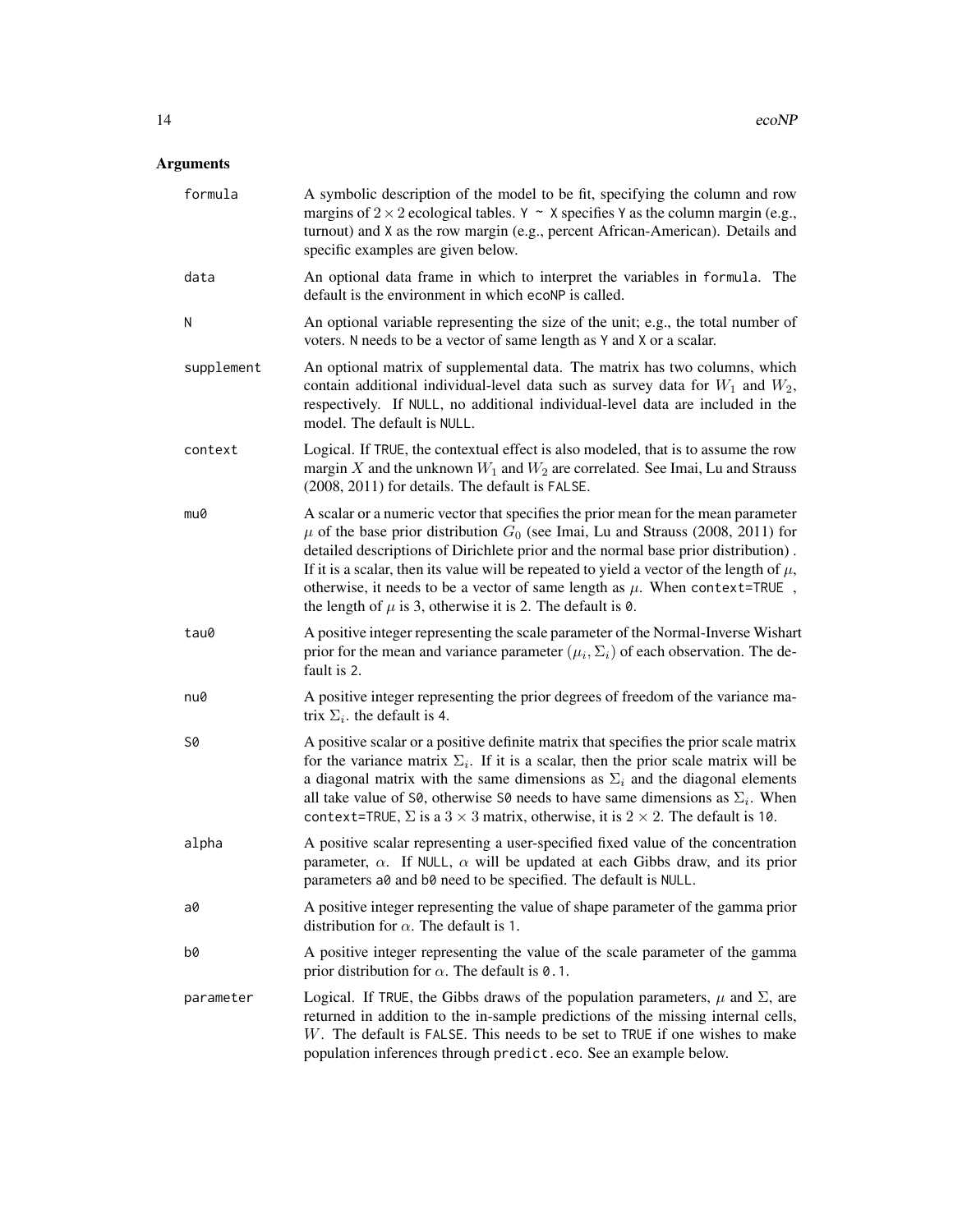# $e^{\cos(NP)}$  15

| grid    | Logical. If TRUE, the grid method is used to sample $W$ in the Gibbs sampler.<br>If FALSE, the Metropolis algorithm is used where candidate draws are sampled     |
|---------|-------------------------------------------------------------------------------------------------------------------------------------------------------------------|
|         | from the uniform distribution on the tomography line for each unit. Note that<br>the grid method is significantly slower than the Metropolis algorithm.           |
| n.draws | A positive integer. The number of MCMC draws. The default is 5000.                                                                                                |
| burnin  | A positive integer. The burnin interval for the Markov chain; i.e. the number of<br>initial draws that should not be stored. The default is 0.                    |
| thin    | A positive integer. The thinning interval for the Markov chain; i.e. the number<br>of Gibbs draws between the recorded values that are skipped. The default is 0. |
| verbose | Logical. If TRUE, the progress of the Gibbs sampler is printed to the screen. The<br>default is FALSE.                                                            |

# Value

An object of class ecoNP containing the following elements:

| call      | The matched call.                                                                                                                                                                                                                                                       |
|-----------|-------------------------------------------------------------------------------------------------------------------------------------------------------------------------------------------------------------------------------------------------------------------------|
| χ         | The row margin, $X$ .                                                                                                                                                                                                                                                   |
| Υ         | The column margin, $Y$ .                                                                                                                                                                                                                                                |
| burnin    | The number of initial burnin draws.                                                                                                                                                                                                                                     |
| thin      | The thinning interval.                                                                                                                                                                                                                                                  |
| nu0       | The prior degrees of freedom.                                                                                                                                                                                                                                           |
| tau0      | The prior scale parameter.                                                                                                                                                                                                                                              |
| mu0       | The prior mean.                                                                                                                                                                                                                                                         |
| <b>S0</b> | The prior scale matrix.                                                                                                                                                                                                                                                 |
| a0        | The prior shape parameter.                                                                                                                                                                                                                                              |
| b0        | The prior scale parameter.                                                                                                                                                                                                                                              |
| W         | A three dimensional array storing the posterior in-sample predictions of $W$ . The<br>first dimension indexes the Monte Carlo draws, the second dimension indexes<br>the columns of the table, and the third dimension represents the observations.                     |
| Wmin      | A numeric matrix storing the lower bounds of $W$ .                                                                                                                                                                                                                      |
| Wmax      | A numeric matrix storing the upper bounds of $W$ .                                                                                                                                                                                                                      |
|           | The following additional elements are included in the output when parameter $=$ TRUE.                                                                                                                                                                                   |
| mu        | A three dimensional array storing the posterior draws of the population mean<br>parameter, $\mu$ . The first dimension indexes the Monte Carlo draws, the second<br>dimension indexes the columns of the table, and the third dimension represents<br>the observations. |
| Sigma     | A three dimensional array storing the posterior draws of the population vari-<br>ance matrix, $\Sigma$ . The first dimension indexes the Monte Carlo draws, the second<br>dimension indexes the parameters, and the third dimension represents the obser-<br>vations.   |
| alpha     | The posterior draws of $\alpha$ .                                                                                                                                                                                                                                       |
| nstar     | The number of clusters at each Gibbs draw.                                                                                                                                                                                                                              |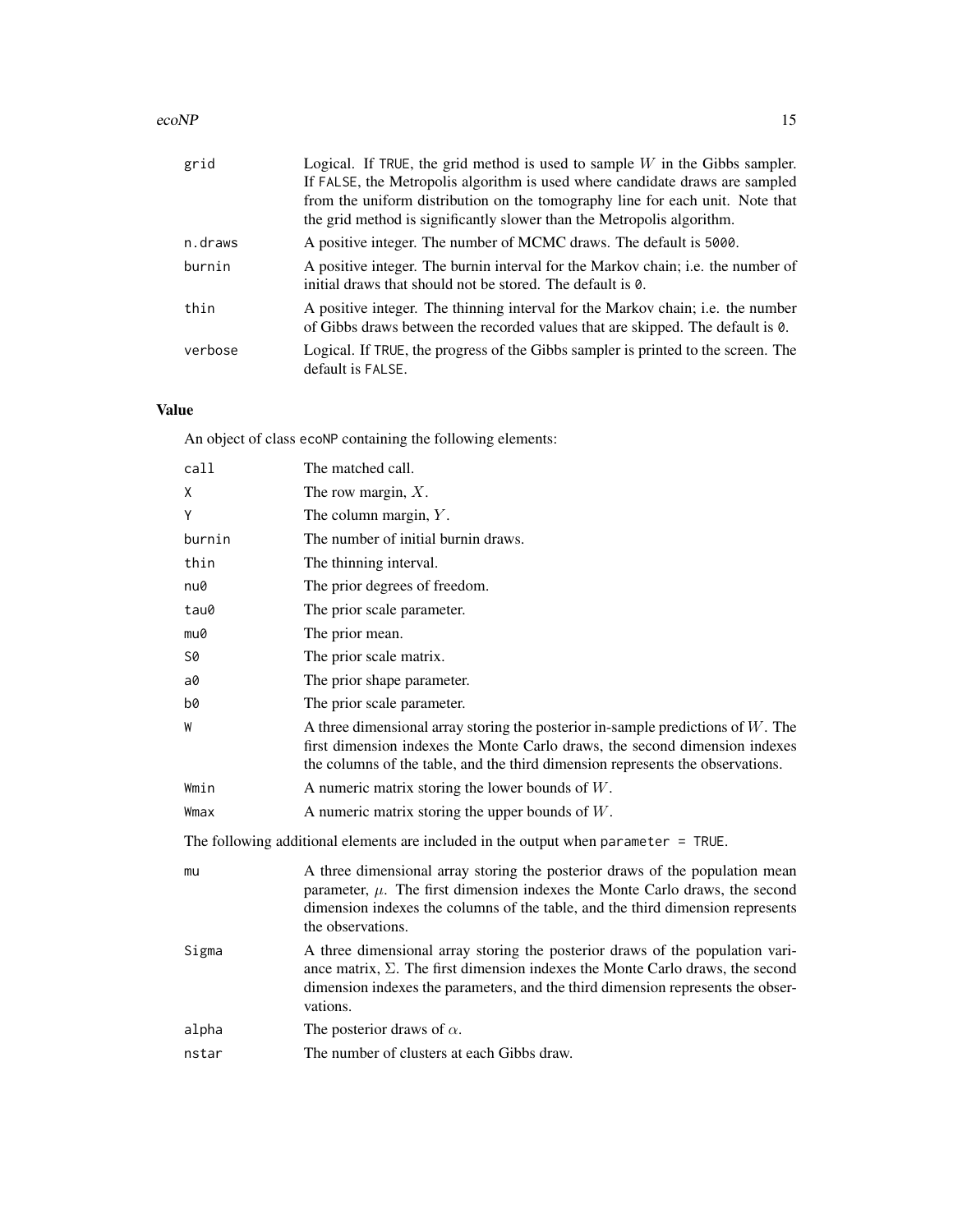#### Author(s)

Kosuke Imai, Department of Politics, Princeton University, <kimai@Princeton.Edu>, [http://](http://imai.princeton.edu) [imai.princeton.edu](http://imai.princeton.edu); Ying Lu, Center for Promoting Research Involving Innovative Statistical Methodology (PRIISM), New York University <ying.lu@nyu.Edu>

# References

Imai, Kosuke, Ying Lu and Aaron Strauss. (2011). "eco: R Package for Ecological Inference in 2x2 Tables" Journal of Statistical Software, Vol. 42, No. 5, pp. 1-23. available at [http:](http://imai.princeton.edu/software/eco.html) [//imai.princeton.edu/software/eco.html](http://imai.princeton.edu/software/eco.html)

Imai, Kosuke, Ying Lu and Aaron Strauss. (2008). "Bayesian and Likelihood Inference for 2 x 2 Ecological Tables: An Incomplete Data Approach" Political Analysis, Vol. 16, No. 1 (Winter), pp. 41-69. available at <http://imai.princeton.edu/research/eiall.html>

#### See Also

eco, ecoML, predict.eco, summary.ecoNP

# Examples

```
## load the registration data
data(reg)
## NOTE: We set the number of MCMC draws to be a very small number in
## the following examples; i.e., convergence has not been properly
## assessed. See Imai, Lu and Strauss (2006) for more complete examples.
## fit the nonparametric model to give in-sample predictions
## store the parameters to make population inference later
## Not run: res <- ecoNP(Y ~ X, data = reg, n.draws = 50, param = TRUE, verbose = TRUE)
##summarize the results
summary(res)
## obtain out-of-sample prediction
out <- predict(res, verbose = TRUE)
## summarize the results
summary(out)
## density plots of the out-of-sample predictions
par(mfrow=c(2,1))
plot(density(out[,1]), main = "W1")
plot(density(out[,2]), main = "W2")
## load the Robinson's census data
data(census)
## fit the parametric model with contextual effects and N
```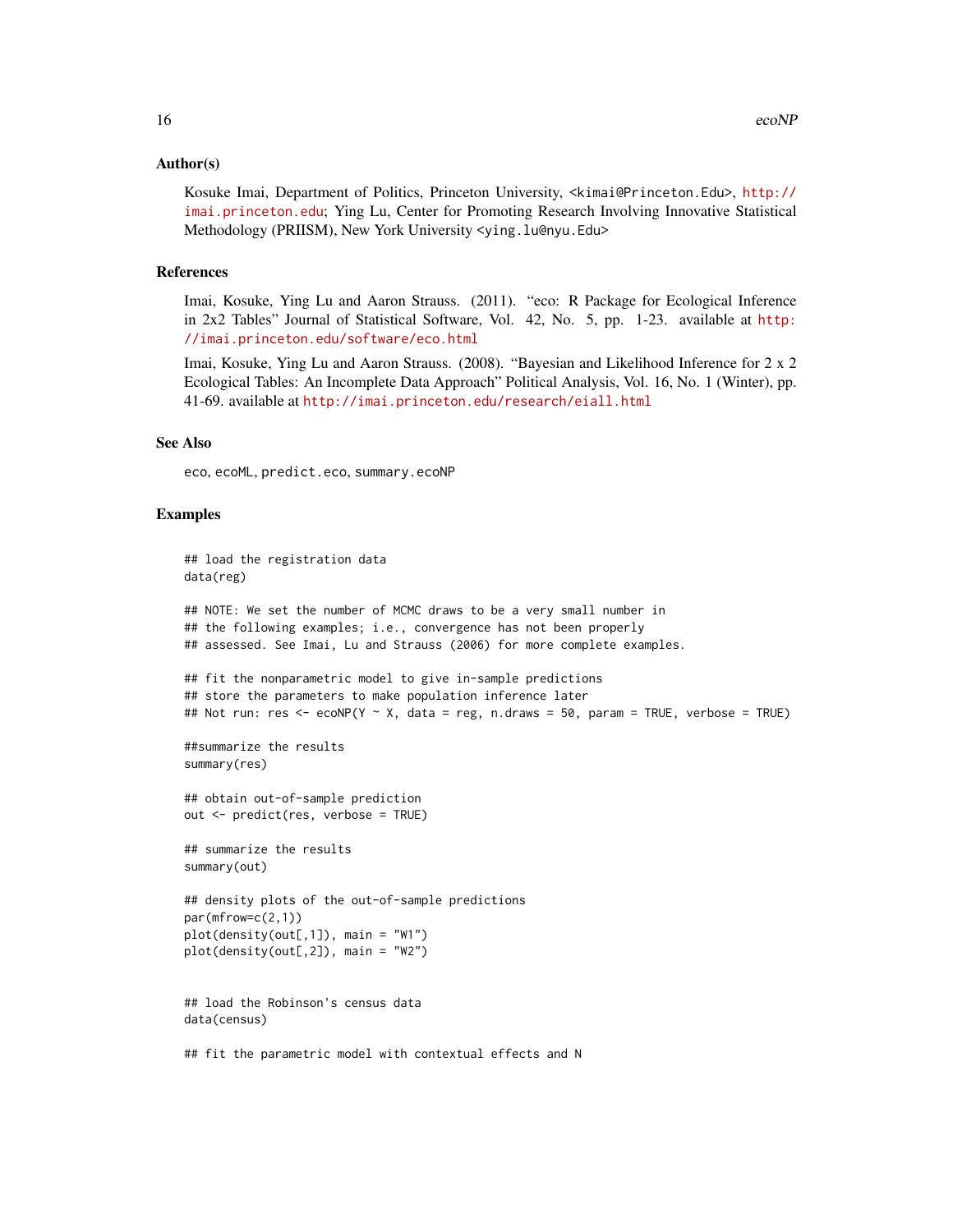# <span id="page-16-0"></span>forgnlit30c 17

```
## using the default prior specification
res1 <- ecoNP(Y \sim X, N = N, context = TRUE, param = TRUE, data = census,
n.draws = 25, verbose = TRUE)
## summarize the results
summary(res1)
## out-of sample prediction
pres1 <- predict(res1)
summary(pres1)
## End(Not run)
```
forgnlit30 *Foreign-born literacy in 1930*

# Description

This data set contains, on a state level, the proportion of white residents ten years and older who are foreign born, and the proportion of those residents who are literate. Data come from the 1930 census and were first analyzed by Robinson (1950).

# Usage

data(forgnlit30)

# Format

A data frame containing 5 variables and 48 observations

| X              |         | numeric proportion of the white population at least 10 years of age that is foreign born    |
|----------------|---------|---------------------------------------------------------------------------------------------|
| Y              | numeric | proportion of the white population at least 10 years of age that is illiterate              |
| W1             | numeric | proportion of the foreign-born white population at least 10 years of age that is illiterate |
| W <sub>2</sub> | numeric | proportion of the native-born white population at least 10 years of age that is illiterate  |
| <b>ICPSR</b>   | numeric | the ICPSR state code                                                                        |
|                |         |                                                                                             |

#### References

Robinson, W.S. (1950). "Ecological Correlations and the Behavior of Individuals." *American Sociological Review*, vol. 15, pp.351-357.

forgnlit30c *Foreign-born literacy in 1930, County Level*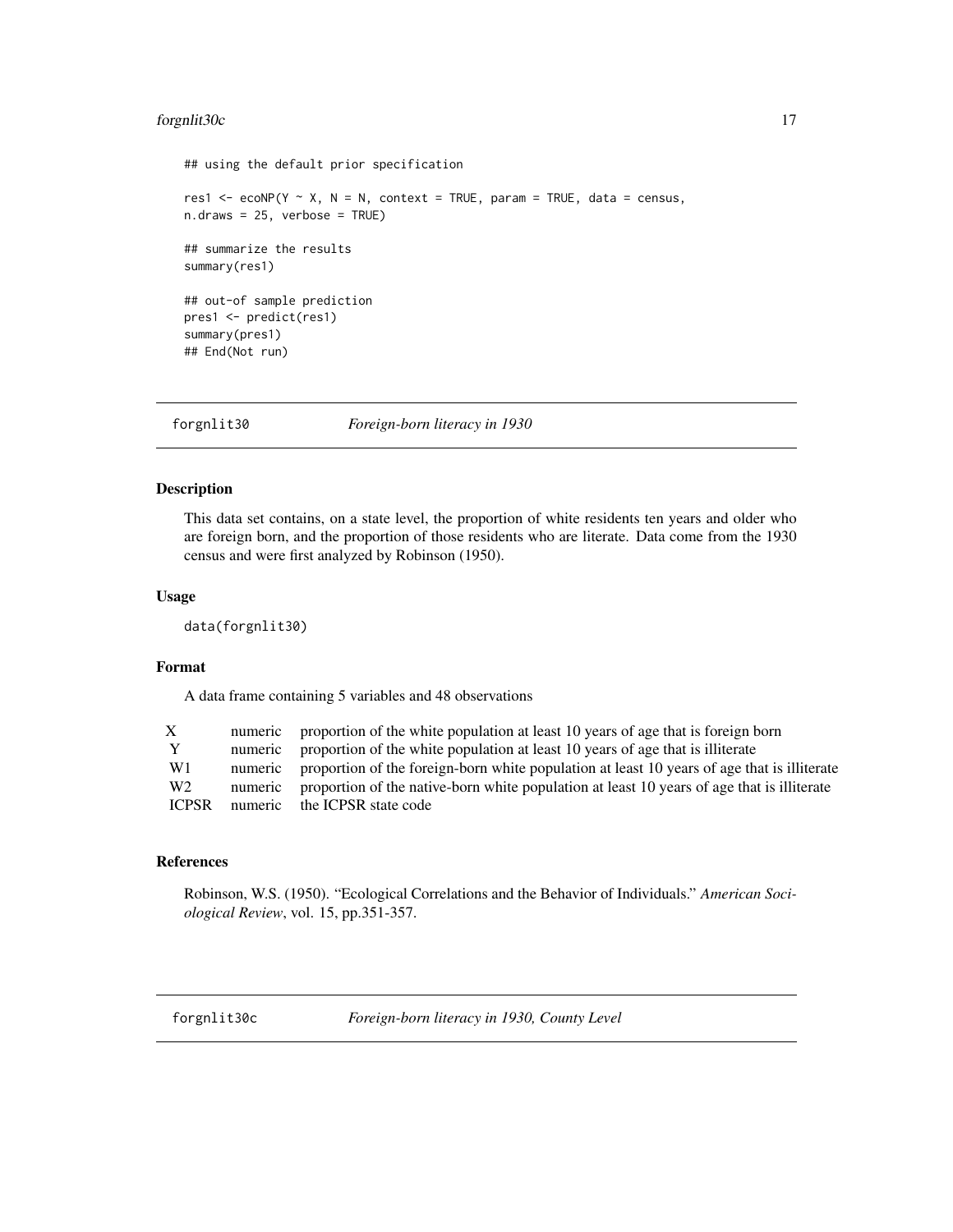#### <span id="page-17-0"></span>Description

This data set contains, on a county level, the proportion of white residents ten years and older who are foreign born, and the proportion of those residents who are literate. Data come from the 1930 census and were first analyzed by Robinson (1950). Counties with fewer than 100 foreign born residents are dropped.

# Usage

data(forgnlit30c)

#### Format

A data frame containing 6 variables and 1976 observations

| X              | numeric | proportion of the white population at least 10 years of age that is foreign born            |
|----------------|---------|---------------------------------------------------------------------------------------------|
| Y              | numeric | proportion of the white population at least 10 years of age that is illiterate              |
| W1             | numeric | proportion of the foreign-born white population at least 10 years of age that is illiterate |
| W <sub>2</sub> | numeric | proportion of the native-born white population at least 10 years of age that is illiterate  |
| state          | numeric | the ICPSR state code                                                                        |
| county         | numeric | the ICPSR (within state) county code                                                        |

# References

Robinson, W.S. (1950). "Ecological Correlations and the Behavior of Individuals." *American Sociological Review*, vol. 15, pp.351-357.

housep88 *Electoral Results for the House and Presidential Races in 1988*

#### Description

This data set contains, on a House district level, the percentage of the vote for the Democratic House candidate, the percentage of the vote for the Democratic presidential candidate (Dukakis), the number of voters who voted for a major party candidate in the presidential race, and the ratio of voters in the House race versus the number who cast a ballot for President. Eleven (11) uncontested races are not included. Dataset compiled and analyzed by Burden and Kimball (1988). Complete dataset and documentation available at ICSPR study number 1140.

#### Usage

```
data(housep88)
```
#### Format

A data frame containing 5 variables and 424 observations

X numeric proportion voting for the Democrat in the presidential race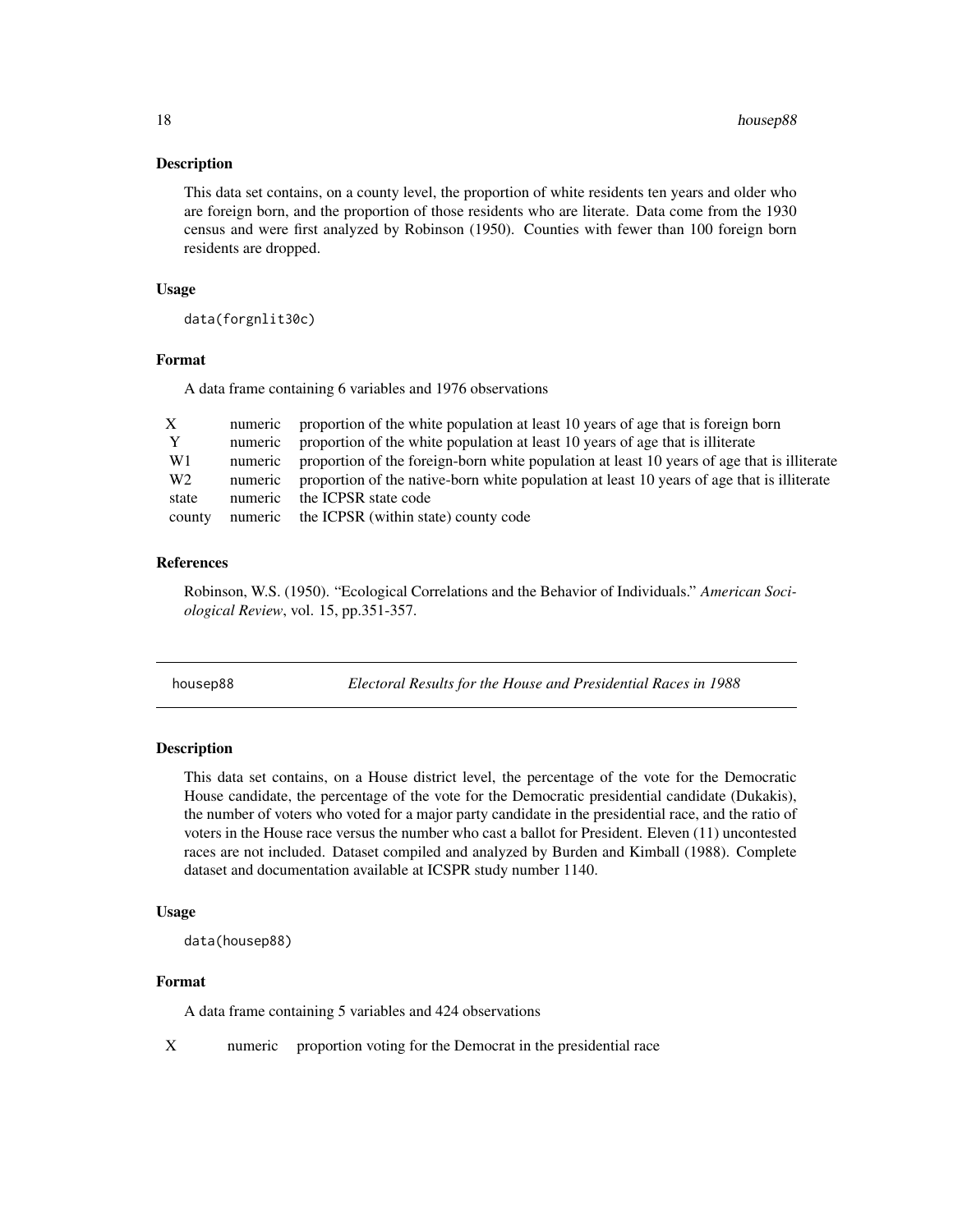# <span id="page-18-0"></span>predict.eco 19

|             |         | numeric proportion voting for the Democrat in the House race                                                        |
|-------------|---------|---------------------------------------------------------------------------------------------------------------------|
| $N_{\rm}$   |         | numeric number of major party voters in the presidential contest                                                    |
| <b>HPCT</b> |         | numeric House election turnout divided by presidential election turnout (set to 1 if House turnout exceeds presiden |
| <b>DIST</b> | numeric | 4-digit ICPSR state and district code: first 2 digits for the state code, last two digits for the district number   |

# References

Burden, Barry C. and David C. Kimball (1988). "A New Approach To Ticket- Splitting." The American Political Science Review. vol 92., no. 3, pp. 553-544.

| predict.eco | Out-of-Sample Posterior Prediction under the Parametric Bayesian |
|-------------|------------------------------------------------------------------|
|             | Model for Ecological Inference in 2x2 Tables                     |

# Description

Obtains out-of-sample posterior predictions under the fitted parametric Bayesian model for ecological inference. predict method for class eco and ecoX.

# Usage

```
## S3 method for class 'eco'
predict(object, newdraw = NULL, subset = NULL,
                  verbose = FALSE, ...## S3 method for class 'ecoX'
predict(object, newdraw = NULL, subset = NULL,
                  newdata = NULL, cond = FALSE, verbose = FALSE, ...
```
# Arguments

| object   | An output object from eco or ecoNP.                                                                                                                                                                                                                                             |
|----------|---------------------------------------------------------------------------------------------------------------------------------------------------------------------------------------------------------------------------------------------------------------------------------|
| newdraw  | An optional list containing two matrices (or three dimensional arrays for the<br>nonparametric model) of MCMC draws of $\mu$ and $\Sigma$ . Those elements should be<br>named as mu and Sigma, respectively. The default is the original MCMC draws<br>stored in object.        |
| newdata  | An optional data frame containing a new data set for which posterior predictions<br>will be made. The new data set must have the same variable names as those in<br>the original data.                                                                                          |
| subset   | A scalar or numerical vector specifying the row number(s) of mu and Sigma in<br>the output object from eco. If specified, the posterior draws of parameters for<br>those rows are used for posterior prediction. The default is NULL where all the<br>posterior draws are used. |
| cond     | logical. If TRUE, then the conditional prediction will made for the parametric<br>model with contextual effects. The default is FALSE.                                                                                                                                          |
| verbose  | logical. If TRUE, helpful messages along with a progress report on the Monte<br>Carlo sampling from the posterior predictive distributions are printed on the<br>screen. The default is FALSE.                                                                                  |
| $\ddots$ | further arguments passed to or from other methods.                                                                                                                                                                                                                              |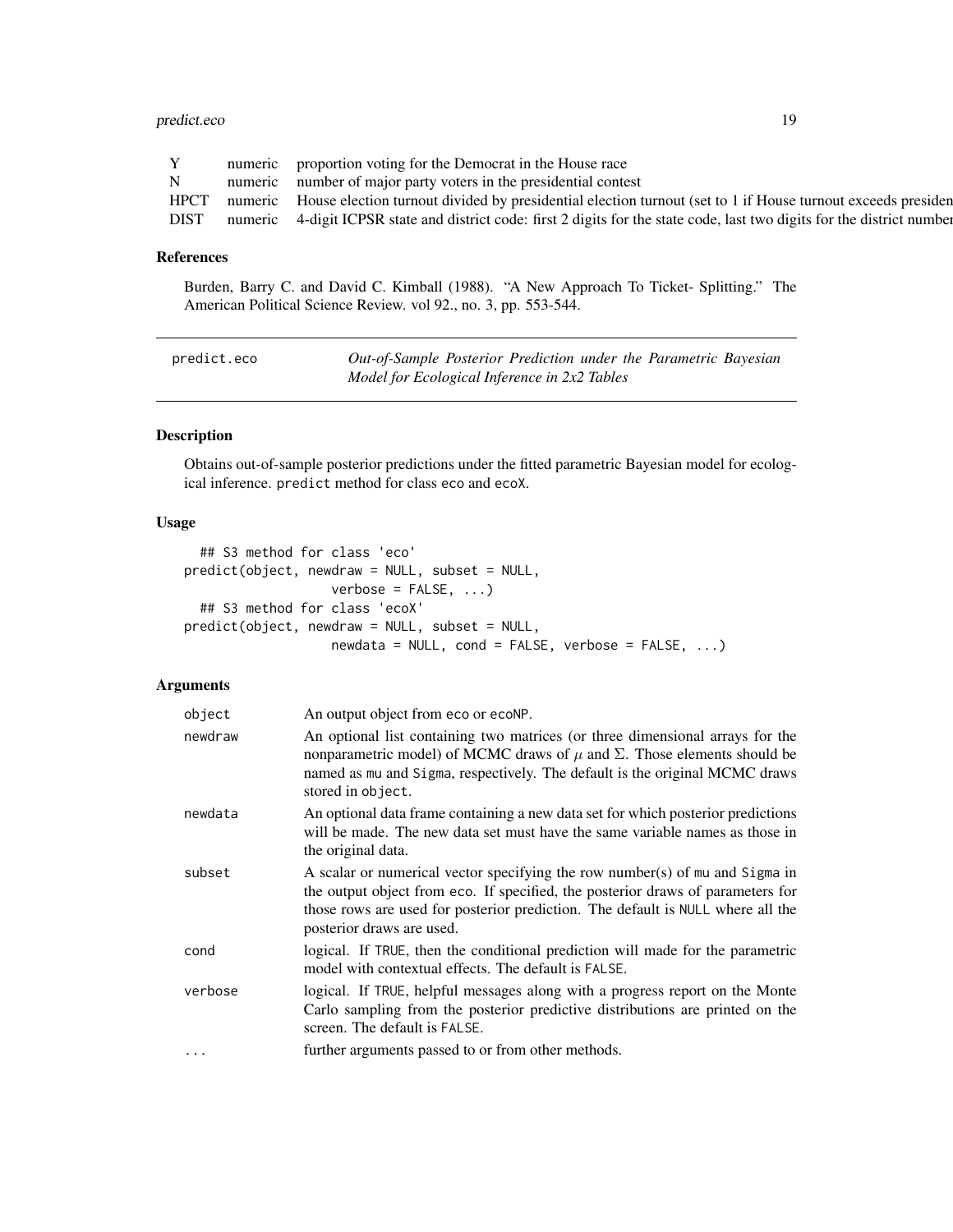# <span id="page-19-0"></span>Details

The posterior predictive values are computed using the Monte Carlo sample stored in the eco output (or other sample if newdraw is specified). Given each Monte Carlo sample of the parameters, we sample the vector-valued latent variable from the appropriate multivariate Normal distribution. Then, we apply the inverse logit transformation to obtain the predictive values of proportions, W. The computation may be slow (especially for the nonparametric model) if a large Monte Carlo sample of the model parameters is used. In either case, setting verbose = TRUE may be helpful in monitoring the progress of the code.

# Value

predict.eco yields a matrix of class predict.eco containing the Monte Carlo sample from the posterior predictive distribution of inner cells of ecological tables. summary.predict.eco will summarize the output, and print.summary.predict.eco will print the summary.

# Author(s)

Kosuke Imai, Department of Politics, Princeton University, <kimai@Princeton.Edu>, [http://](http://imai.princeton.edu) [imai.princeton.edu](http://imai.princeton.edu); Ying Lu, Center for Promoting Research Involving Innovative Statistical Methodology (PRIISM), New York University <ying.lu@nyu.Edu>

#### See Also

eco, predict.ecoNP

predict.ecoNP *Out-of-Sample Posterior Prediction under the Nonparametric Bayesian Model for Ecological Inference in 2x2 Tables*

#### **Description**

Obtains out-of-sample posterior predictions under the fitted nonparametric Bayesian model for ecological inference. predict method for class ecoNP and ecoNPX.

# Usage

```
## S3 method for class 'ecoNP'
predict(object, newdraw = NULL, subset = NULL, obs = NULL,
                   verbose = FALSE, ...)## S3 method for class 'ecoNPX'
predict(object, newdraw = NULL, subset = NULL, obs = NULL,
                   cond = FALSE, verbose = FALSE, ...)
```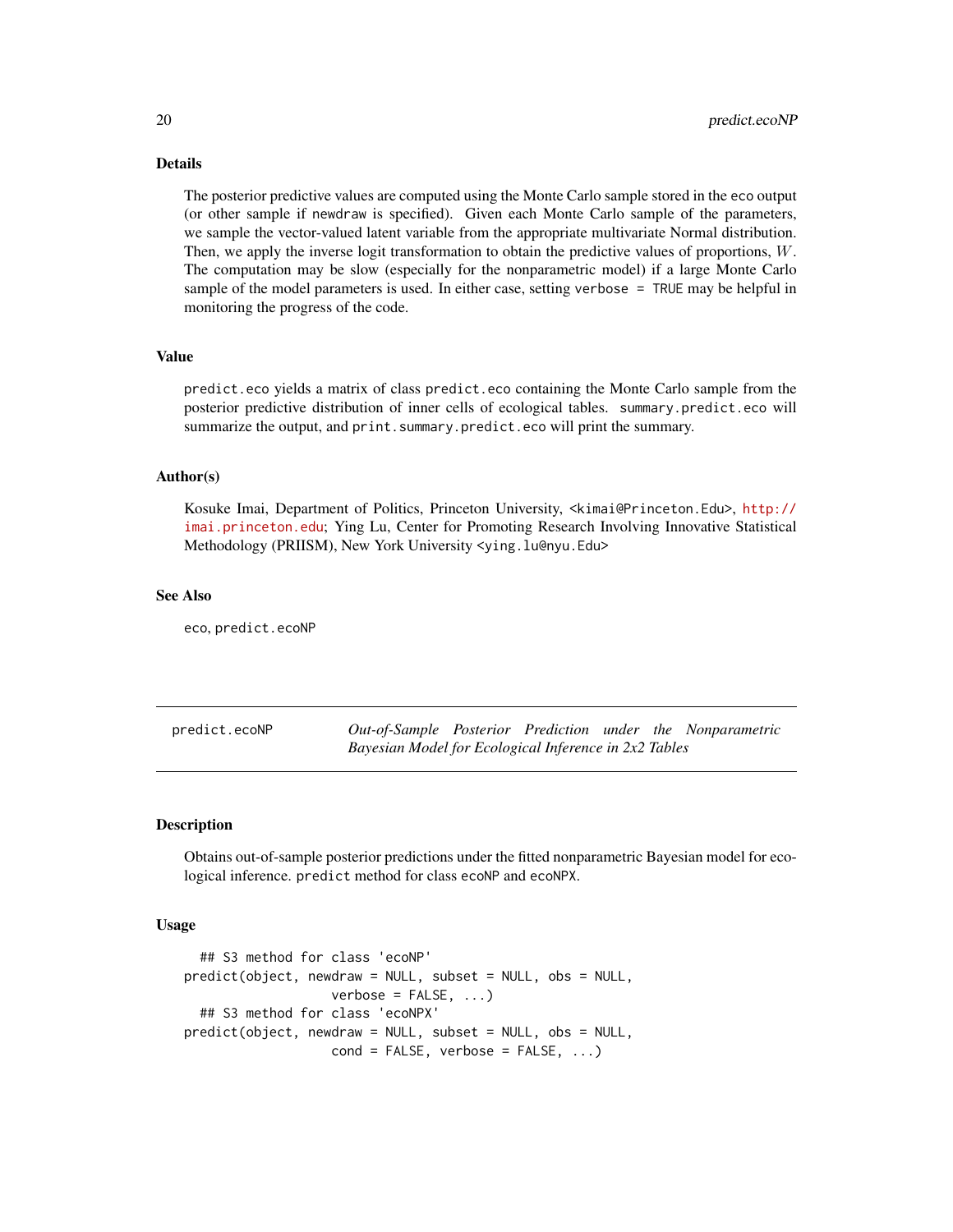# predict.ecoNP 21

#### Arguments

| object  | An output object from ecoNP.                                                                                                                                                                                                                                                    |
|---------|---------------------------------------------------------------------------------------------------------------------------------------------------------------------------------------------------------------------------------------------------------------------------------|
| newdraw | An optional list containing two matrices (or three dimensional arrays for the<br>nonparametric model) of MCMC draws of $\mu$ and $\Sigma$ . Those elements should be<br>named as mu and Sigma, respectively. The default is the original MCMC draws<br>stored in object.        |
| subset  | A scalar or numerical vector specifying the row number(s) of mu and Sigma in<br>the output object from eco. If specified, the posterior draws of parameters for<br>those rows are used for posterior prediction. The default is NULL where all the<br>posterior draws are used. |
| obs     | An integer or vector of integers specifying the observation number(s) whose<br>posterior draws will be used for predictions. The default is NULL where all the<br>observations in the data set are selected.                                                                    |
| cond    | logical. If TRUE, then the conditional prediction will made for the parametric<br>model with contextual effects. The default is FALSE.                                                                                                                                          |
| verbose | logical. If TRUE, helpful messages along with a progress report on the Monte<br>Carlo sampling from the posterior predictive distributions are printed on the<br>screen. The default is FALSE.                                                                                  |
|         | further arguments passed to or from other methods.                                                                                                                                                                                                                              |

# Details

The posterior predictive values are computed using the Monte Carlo sample stored in the eco or ecoNP output (or other sample if newdraw is specified). Given each Monte Carlo sample of the parameters, we sample the vector-valued latent variable from the appropriate multivariate Normal distribution. Then, we apply the inverse logit transformation to obtain the predictive values of proportions,  $W$ . The computation may be slow (especially for the nonparametric model) if a large Monte Carlo sample of the model parameters is used. In either case, setting verbose = TRUE may be helpful in monitoring the progress of the code.

#### Value

predict.eco yields a matrix of class predict.eco containing the Monte Carlo sample from the posterior predictive distribution of inner cells of ecological tables. summary.predict.eco will summarize the output, and print.summary.predict.eco will print the summary.

#### Author(s)

Kosuke Imai, Department of Politics, Princeton University, <kimai@Princeton.Edu>, [http://](http://imai.princeton.edu) [imai.princeton.edu](http://imai.princeton.edu); Ying Lu, Center for Promoting Research Involving Innovative Statistical Methodology (PRIISM), New York University <ying.lu@nyu.Edu>

# See Also

eco, ecoNP, summary.eco, summary.ecoNP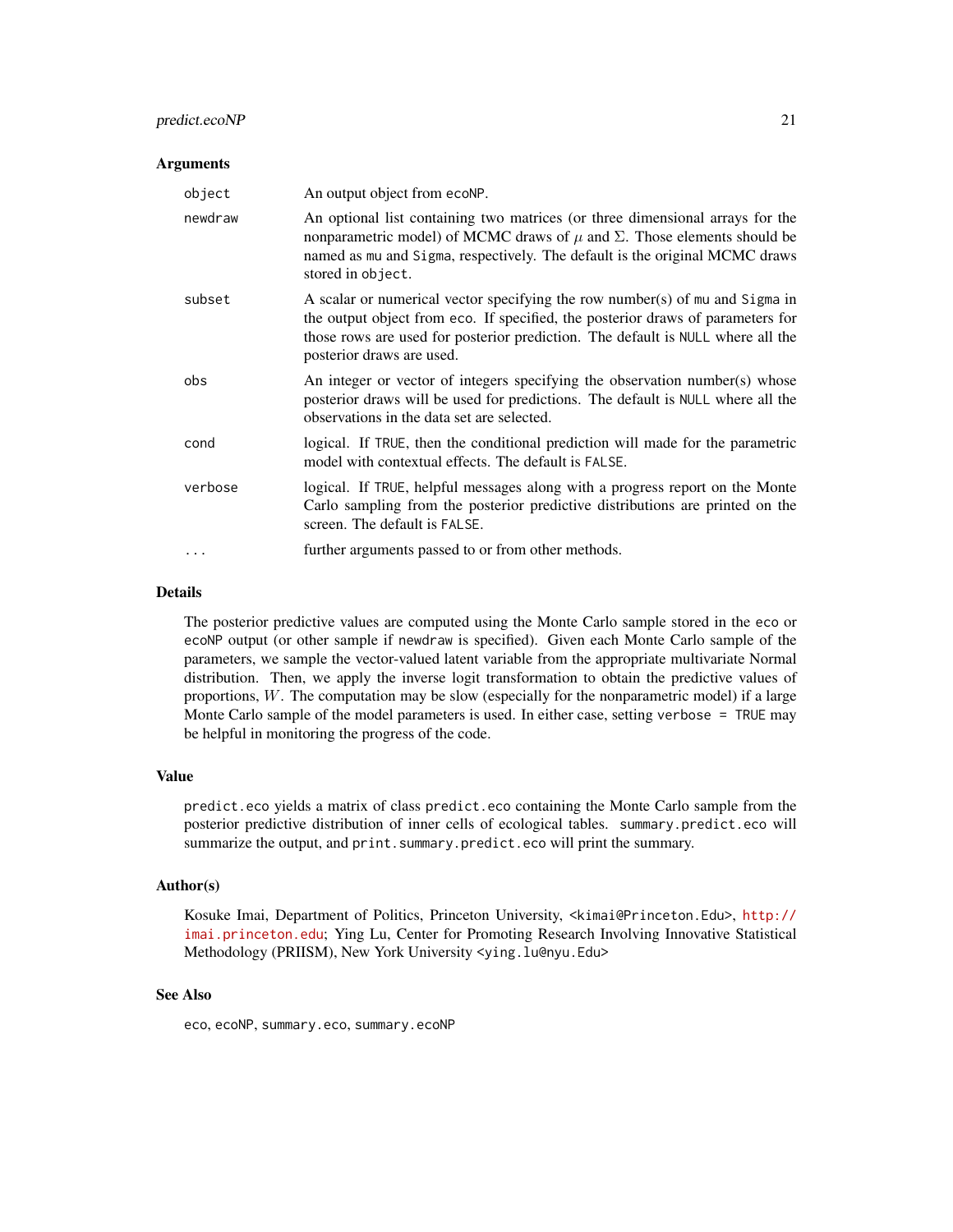<span id="page-21-0"></span>

# Description

Qfun returns the complete log-likelihood that is used to calculate the fraction of missing information.

#### Usage

```
Qfun(theta, suff.stat, n)
```
#### Arguments

| theta     | A vector that contains the MLE $E(W_1), E(W_2), var(W_1), var(W_2)$ , and $cov(W_1, W_2)$ .<br>Typically it is the element theta. em of an object of class ecoML. |
|-----------|-------------------------------------------------------------------------------------------------------------------------------------------------------------------|
| suff.stat | A vector of sufficient statistics of $E(W_1)$ , $E(W_2)$ , $var(W_1)$ , $var(W_2)$ , and<br>$cov(W_1, W_2)$ .                                                     |
| n         | A integer representing the sample size.                                                                                                                           |

# Author(s)

Kosuke Imai, Department of Politics, Princeton University, <kimai@Princeton.Edu>, [http://](http://imai.princeton.edu) [imai.princeton.edu](http://imai.princeton.edu); Ying Lu, Center for Promoting Research Involving Innovative Statistical Methodology (PRIISM), New York University <ying.lu@nyu.Edu> Aaron Strauss, Department of Politics, Princeton University, <abstraus@Princeton.Edu>.

# References

Imai, Kosuke, Ying Lu and Aaron Strauss. (2011). "eco: R Package for Ecological Inference in 2x2 Tables" Journal of Statistical Software, Vol. 42, No. 5, pp. 1-23. available at [http:](http://imai.princeton.edu/software/eco.html) [//imai.princeton.edu/software/eco.html](http://imai.princeton.edu/software/eco.html)

Imai, Kosuke, Ying Lu and Aaron Strauss. (2008). "Bayesian and Likelihood Inference for 2 x 2 Ecological Tables: An Incomplete Data Approach" Political Analysis, Vol. 16, No. 1 (Winter), pp. 41-69. available at <http://imai.princeton.edu/research/eiall.html>

# See Also

ecoML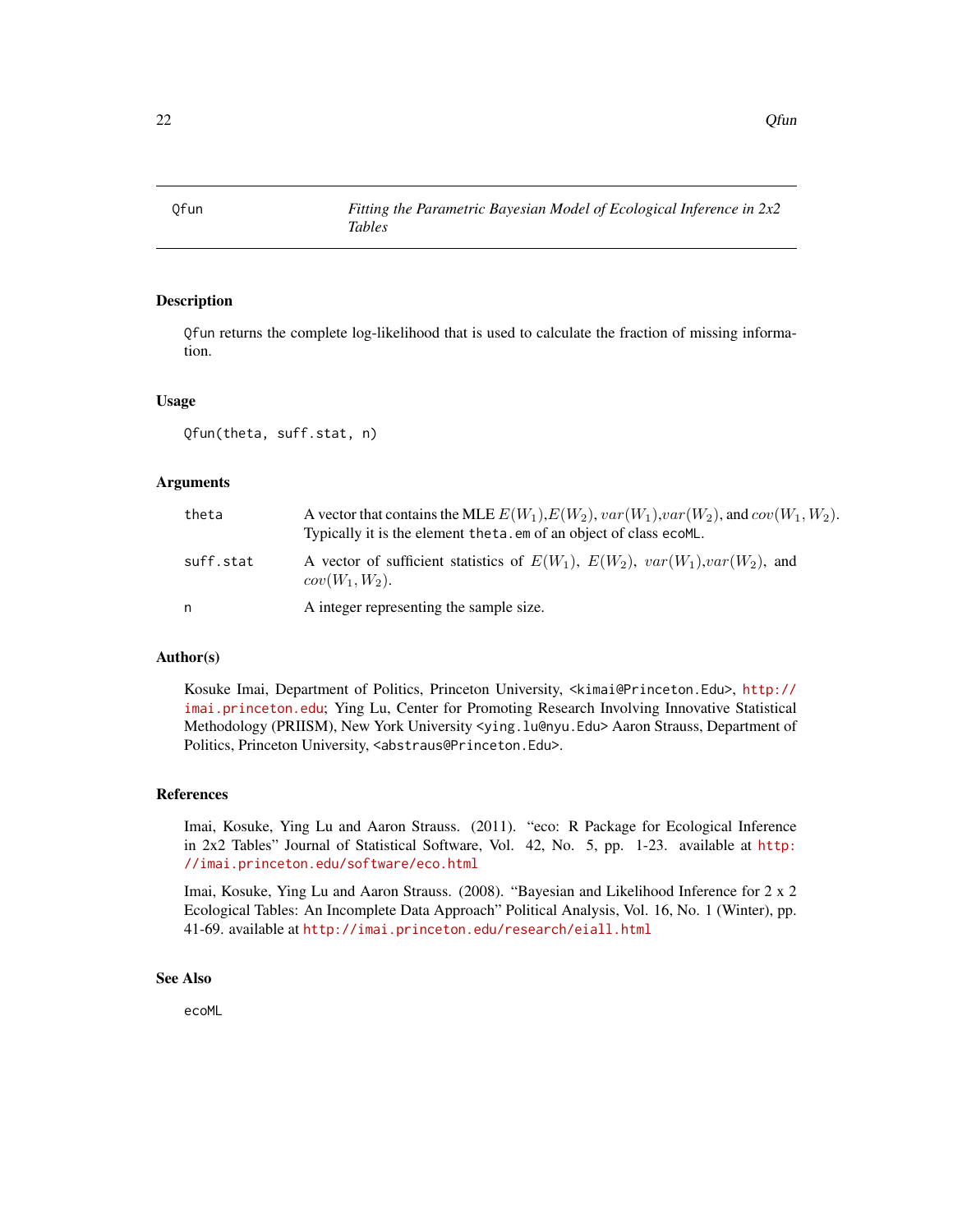<span id="page-22-0"></span>

# Description

This data set contains the racial composition, the registration rate, the number of eligible voters as well as the actual observed racial registration rates for every county in four US southern states: Florida, Louisiana, North Carolina, and South Carolina.

# Usage

data(reg)

# Format

A data frame containing 5 variables and 275 observations

|     | X numeric the fraction of Black voters                                               |
|-----|--------------------------------------------------------------------------------------|
| Y   | numeric the fraction of voters who registered themselves                             |
| N = | numeric the total number of voters in each county                                    |
|     | W <sub>1</sub> numeric the actual fraction of Black voters who registered themselves |
|     | W <sub>2</sub> numeric the actual fraction of White voters who registered themselves |
|     |                                                                                      |

# References

King, G. (1997). "A Solution to the Ecological Inference Problem: Reconstructing Individual Behavior from Aggregate Data". Princeton University Press, Princeton, NJ.

| summary.eco |  |  |
|-------------|--|--|
|-------------|--|--|

Summarizing the Results for the Bayesian Parametric Model for Eco*logical Inference in 2x2 Tables*

# Description

summary method for class eco.

#### Usage

```
## S3 method for class 'eco'
summary(object, CI = c(2.5, 97.5), param = TRUE,
         units = FALSE, subset = NULL, ...## S3 method for class 'summary.eco'
print(x, digits = max(3, getOption("digits") - 3), ...)
```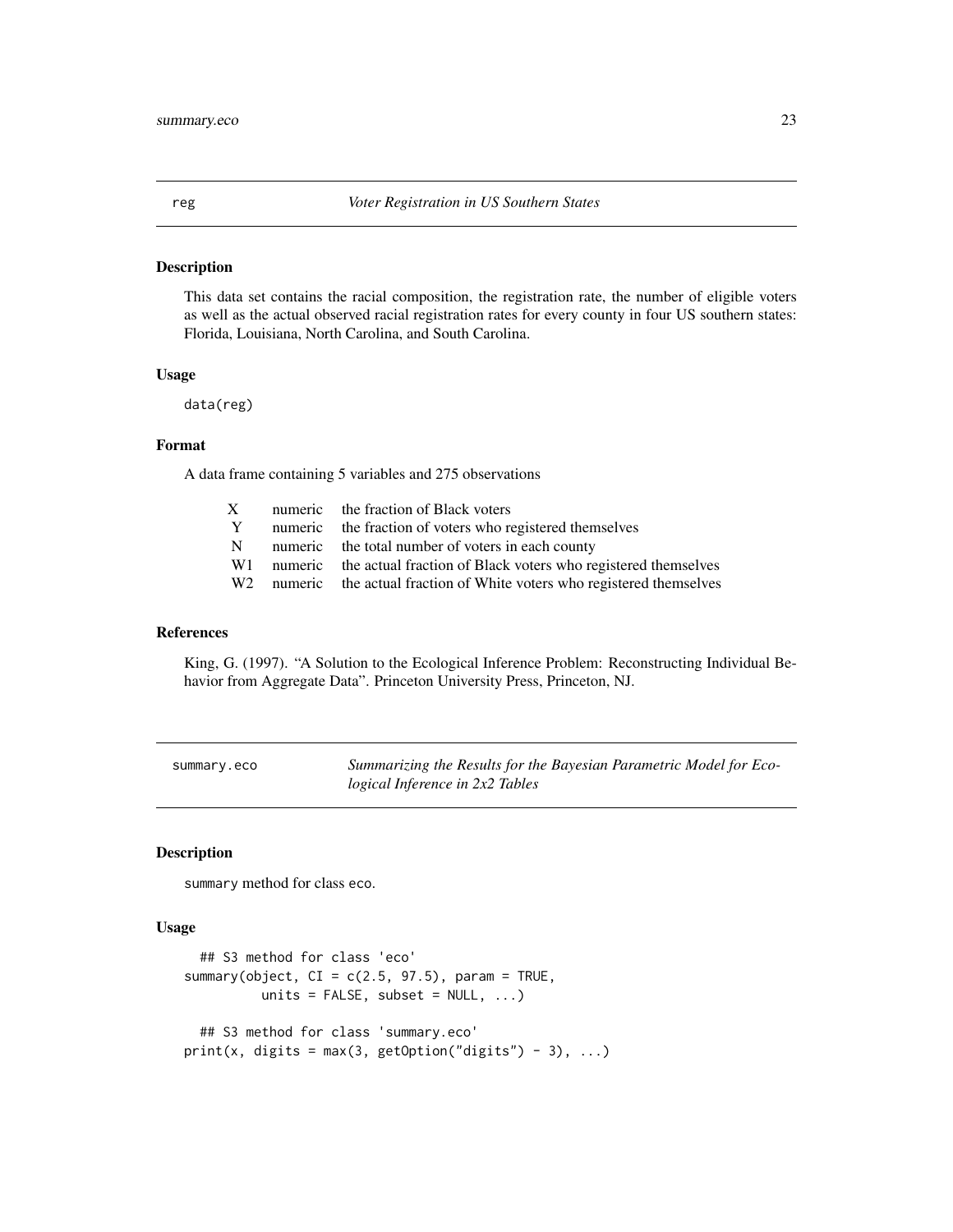# Arguments

| object       | An output object from eco.                                                                                                                                                                                           |
|--------------|----------------------------------------------------------------------------------------------------------------------------------------------------------------------------------------------------------------------|
| CI           | A vector of lower and upper bounds for the Bayesian credible intervals used to<br>summarize the results. The default is the equal tail 95 percent credible interval.                                                 |
| $\mathsf{x}$ | An object of class summary.eco.                                                                                                                                                                                      |
| digits       | the number of significant digits to use when printing.                                                                                                                                                               |
| param        | Logical. If TRUE, the posterior estimates of the population parameters will be<br>provided. The default value is TRUE.                                                                                               |
| units        | Logical. If TRUE, the in-sample predictions for each unit or for a subset of units<br>will be provided. The default value is FALSE.                                                                                  |
| subset       | A numeric vector indicating the subset of the units whose in-sample predications<br>to be provided when units is TRUE. The default value is NULL where the in-<br>sample predictions for each unit will be provided. |
| $\cdots$     | further arguments passed to or from other methods.                                                                                                                                                                   |

# Value

summary.eco yields an object of class summary.eco containing the following elements:

| call                                                         | The call from eco.                                                                                                        |  |  |
|--------------------------------------------------------------|---------------------------------------------------------------------------------------------------------------------------|--|--|
| n.obs                                                        | The number of units.                                                                                                      |  |  |
| n.draws                                                      | The number of Monte Carlo samples.                                                                                        |  |  |
| agg.table                                                    | Aggregate posterior estimates of the marginal means of $W_1$ and $W_2$ using X<br>and $N$ as weights.                     |  |  |
| If param $=$ TRUE, the following elements are also included: |                                                                                                                           |  |  |
| param.table                                                  | Posterior estimates of model parameters: population mean estimates of $W_1$ and<br>$W_2$ and their logit transformations. |  |  |
| If units $=$ TRUE, the following elements are also included: |                                                                                                                           |  |  |
| W1.table                                                     | Unit-level posterior estimates for $W_1$ .                                                                                |  |  |
| W2.table                                                     | Unit-level posterior estimates for $W_2$ .                                                                                |  |  |
|                                                              |                                                                                                                           |  |  |

This object can be printed by print.summary.eco

# Author(s)

Kosuke Imai, Department of Politics, Princeton University, <kimai@Princeton.Edu>, [http://](http://imai.princeton.edu) [imai.princeton.edu](http://imai.princeton.edu); Ying Lu, Center for Promoting Research Involving Innovative Statistical Methodology (PRIISM), New York University <ying.lu@nyu.Edu>

# See Also

eco, predict.eco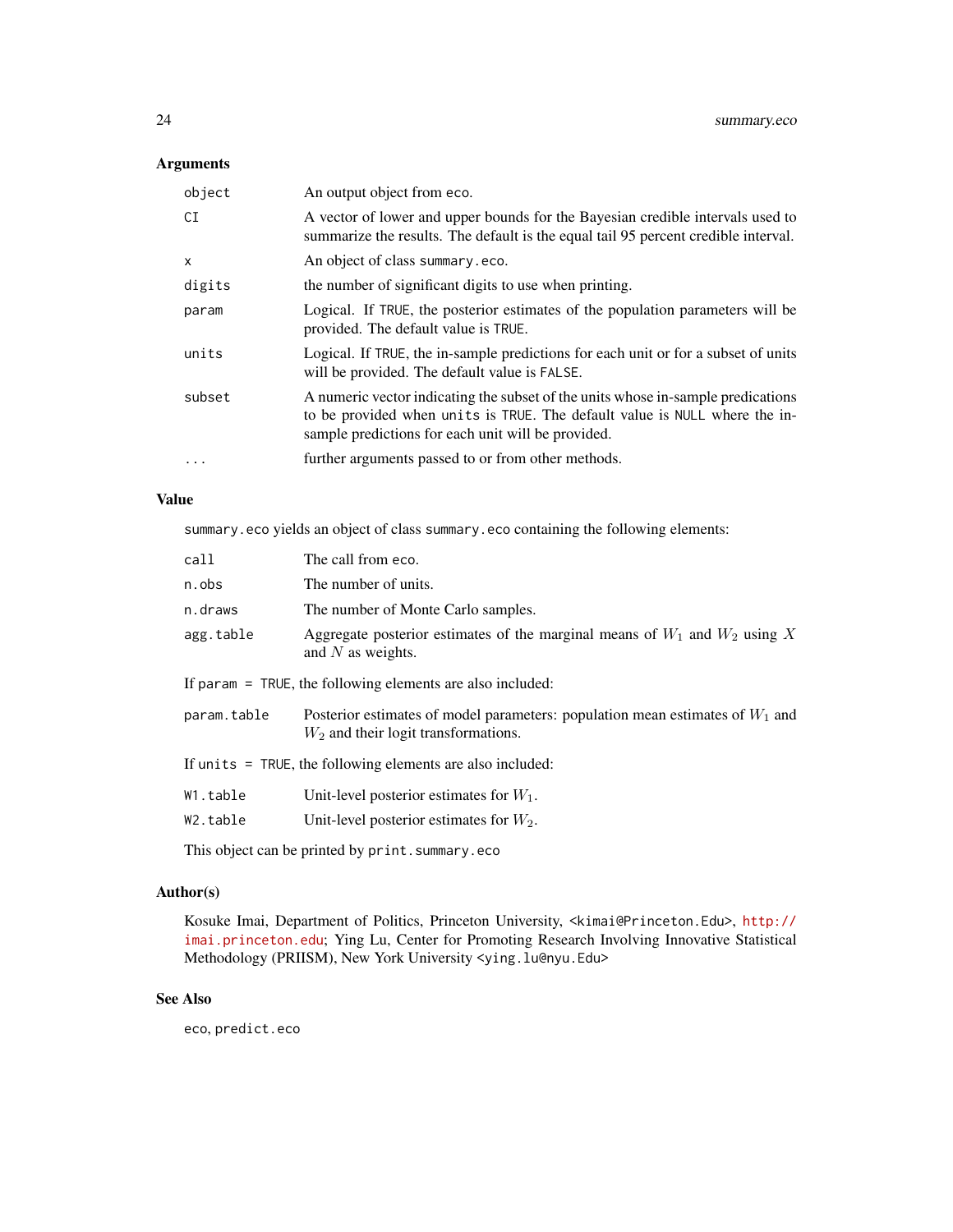<span id="page-24-0"></span>

# Description

summary method for class eco.

# Usage

```
## S3 method for class 'ecoML'
summary(object, CI = c(2.5, 97.5), param = TRUE, units = FALSE,
    subset = NULL, ...
```

```
## S3 method for class 'summary.ecoML'
print(x, digits = max(3, getOption("digits") - 3), ...)
```
# Arguments

| object       | An output object from eco.                                                                                                                                                                                           |
|--------------|----------------------------------------------------------------------------------------------------------------------------------------------------------------------------------------------------------------------|
| CI           | A vector of lower and upper bounds for the Bayesian credible intervals used to<br>summarize the results. The default is the equal tail 95 percent credible interval.                                                 |
| param        | Ignored.                                                                                                                                                                                                             |
| subset       | A numeric vector indicating the subset of the units whose in-sample predications<br>to be provided when units is TRUE. The default value is NULL where the in-<br>sample predictions for each unit will be provided. |
| units        | Logical. If TRUE, the in-sample predictions for each unit or for a subset of units<br>will be provided. The default value is FALSE.                                                                                  |
| $\mathsf{x}$ | An object of class summary.ecoML.                                                                                                                                                                                    |
| digits       | the number of significant digits to use when printing.                                                                                                                                                               |
|              | further arguments passed to or from other methods.                                                                                                                                                                   |
|              |                                                                                                                                                                                                                      |

# Value

summary.eco yields an object of class summary.eco containing the following elements:

| call    | The call from eco.                                                                                              |
|---------|-----------------------------------------------------------------------------------------------------------------|
| sem     | Whether the SEM algorithm was executed, as specified by the user upon calling<br>ecoML.                         |
| fix.rho | Whether the correlation parameter was fixed or allowed to vary, as specified by<br>the user upon calling ecoML. |
| epsilon | The convergence threshold specified by the user upon calling ecoML.                                             |
| n.obs   | The number of units.                                                                                            |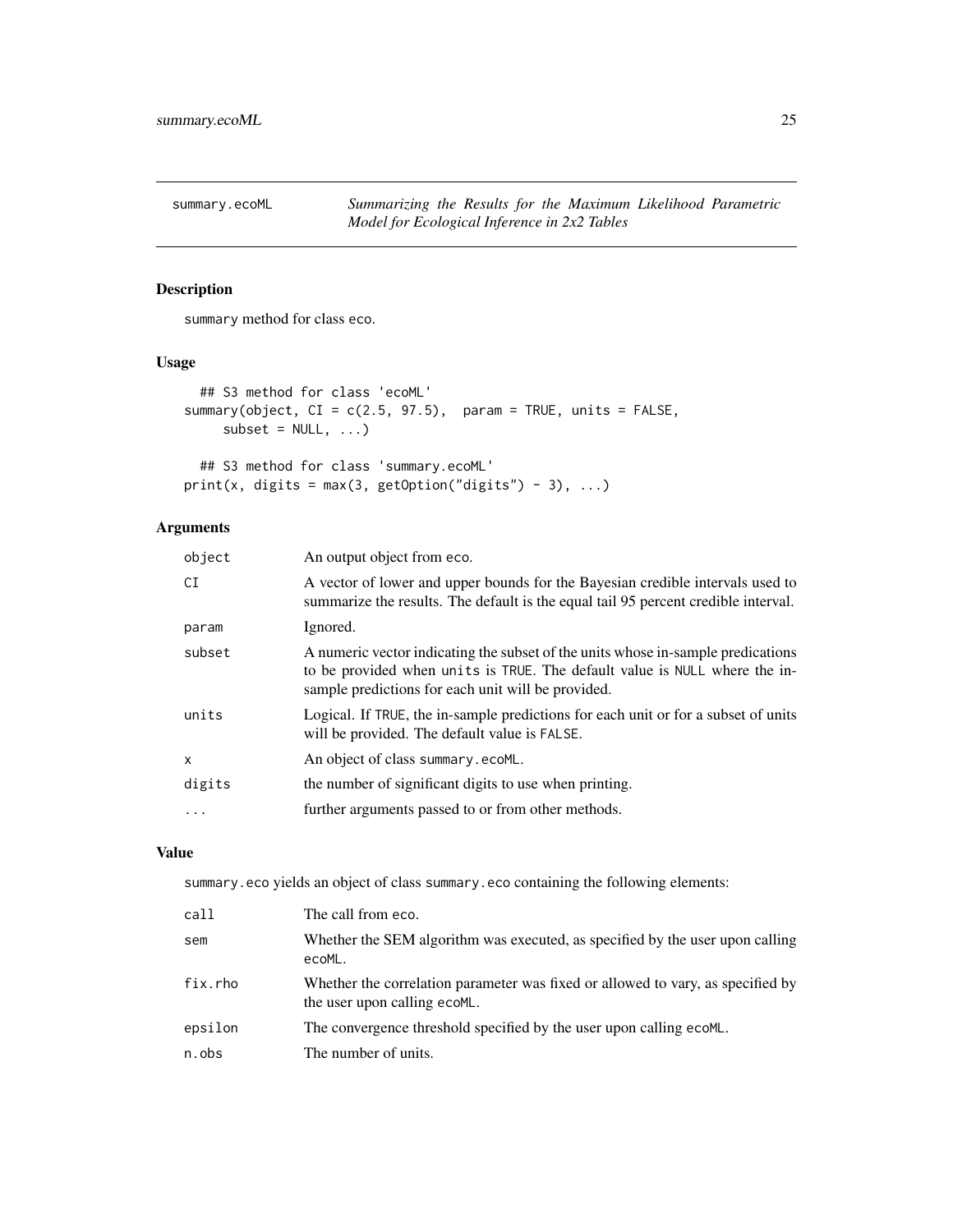<span id="page-25-0"></span>

| iters.em    | The number iterations the EM algorithm cycled through before convergence or<br>reaching the maximum number of iterations allowed.                                                                                                                                               |  |
|-------------|---------------------------------------------------------------------------------------------------------------------------------------------------------------------------------------------------------------------------------------------------------------------------------|--|
| iters.sem   | The number iterations the SEM algorithm cycled through before convergence or<br>reaching the maximum number of iterations allowed.                                                                                                                                              |  |
| loglik      | The final observed log-likelihood.                                                                                                                                                                                                                                              |  |
| rho         | A matrix of iters.em rows specifying the correlation parameters at each it-<br>eration of the EM algorithm. The number of columns depends on how many<br>correlation parameters exist in the model. Column order is the same as the order<br>of the parameters in param. table. |  |
| param.table | Final estimates of the parameter values for the model. Excludes parameters<br>fixed by the user upon calling ecoML. See ecoML documentation for order of<br>parameters.                                                                                                         |  |
| agg.table   | Aggregate estimates of the marginal means of $W_1$ and $W_2$                                                                                                                                                                                                                    |  |
| agg.wtable  | Aggregate estimates of the marginal means of $W_1$ and $W_2$ using X and N as<br>weights.                                                                                                                                                                                       |  |
|             | If units = TRUE, the following elements are also included:                                                                                                                                                                                                                      |  |
| W.table     | Unit-level estimates for $W_1$ and $W_2$ .                                                                                                                                                                                                                                      |  |
|             |                                                                                                                                                                                                                                                                                 |  |

This object can be printed by print.summary.eco

# Author(s)

Kosuke Imai, Department of Politics, Princeton University, <kimai@Princeton.Edu>, [http://](http://imai.princeton.edu) [imai.princeton.edu](http://imai.princeton.edu); Ying Lu, Center for Promoting Research Involving Innovative Statistical Methodology (PRIISM), New York University <ying.lu@nyu.Edu>; Aaron Strauss, Department of Politics, Princeton University, <abstraus@Princeton.Edu>

# See Also

ecoML

summary.ecoNP *Summarizing the Results for the Bayesian Nonparametric Model for Ecological Inference in 2x2 Tables*

# Description

summary method for class ecoNP.

# Usage

```
## S3 method for class 'ecoNP'
summary(object, CI = c(2.5, 97.5), param = FALSE,
         units = FALSE, subset = NULL, ...## S3 method for class 'summary.ecoNP'
print(x, digits = max(3, getOption("digits") - 3), ...)
```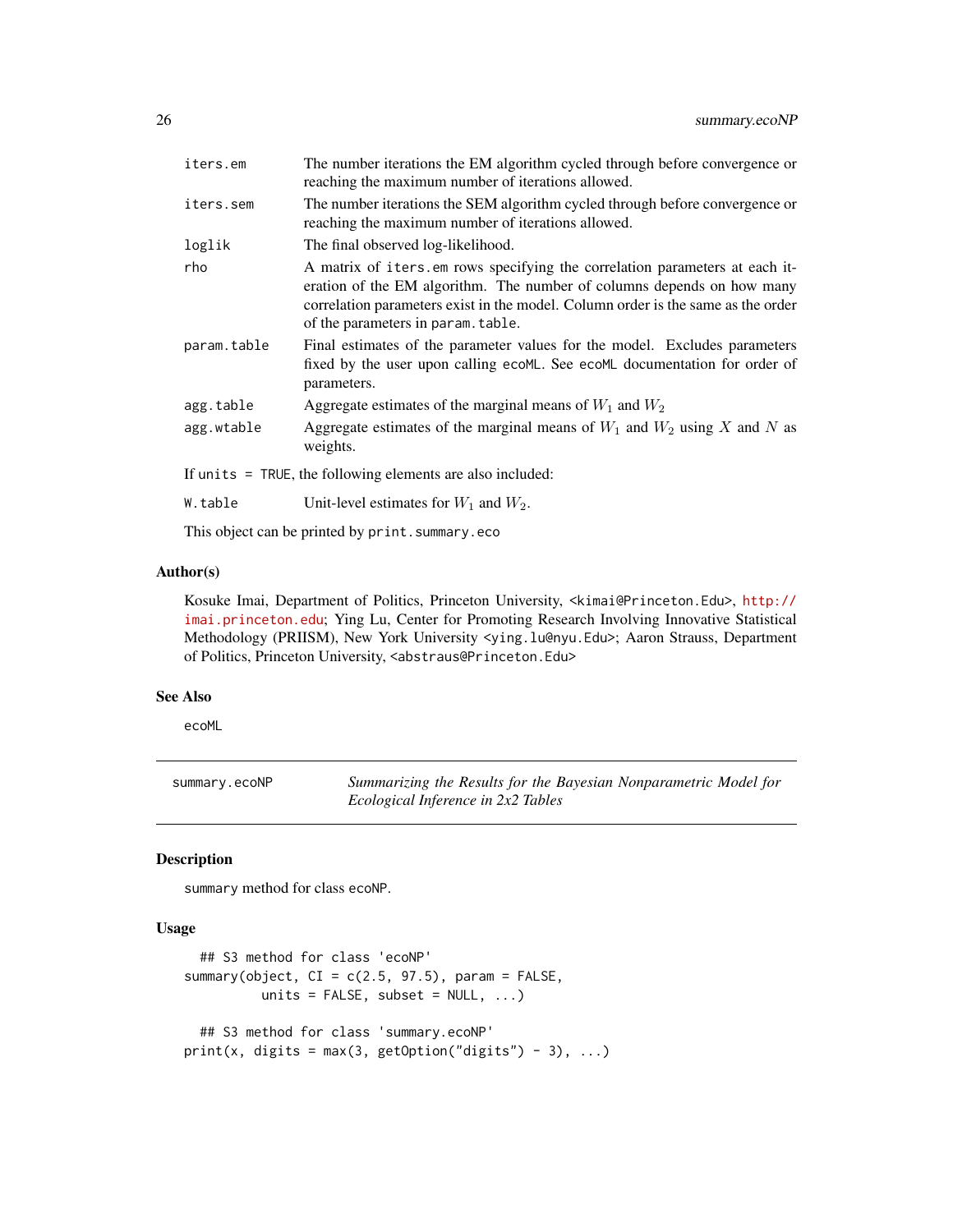# summary.ecoNP 27

# Arguments

| object       | An output object from ecoNP.                                                                                                                                                                                         |
|--------------|----------------------------------------------------------------------------------------------------------------------------------------------------------------------------------------------------------------------|
| CI           | A vector of lower and upper bounds for the Bayesian credible intervals used to<br>summarize the results. The default is the equal tail 95 percent credible interval.                                                 |
| $\mathsf{x}$ | An object of class summary ecoNP.                                                                                                                                                                                    |
| digits       | the number of significant digits to use when printing.                                                                                                                                                               |
| param        | Logical. If TRUE, the posterior estimates of the population parameters will be<br>provided. The default value is FALSE.                                                                                              |
| units        | Logical. If TRUE, the in-sample predictions for each unit or for a subset of units<br>will be provided. The default value is FALSE.                                                                                  |
| subset       | A numeric vector indicating the subset of the units whose in-sample predications<br>to be provided when units is TRUE. The default value is NULL where the in-<br>sample predictions for each unit will be provided. |
| $\ddotsc$    | further arguments passed to or from other methods.                                                                                                                                                                   |

# Value

summary.ecoNP yields an object of class summary.ecoNP containing the following elements:

| call        | The call from ecoNP.                                                                                                                                                  |  |
|-------------|-----------------------------------------------------------------------------------------------------------------------------------------------------------------------|--|
| n.obs       | The number of units.                                                                                                                                                  |  |
| n.draws     | The number of Monte Carlo samples.                                                                                                                                    |  |
| agg.table   | Aggregate posterior estimates of the marginal means of $W_1$ and $W_2$ using X<br>and $N$ as weights.                                                                 |  |
|             | If param $=$ TRUE, the following elements are also included:                                                                                                          |  |
| param.table | Posterior estimates of model parameters: population mean estimates of $W_1$ and<br>$W_2$ . If subset is specified, only a subset of the population parameters are in- |  |

If unit = TRUE, the following elements are also included:

cluded.

|  | W1.table | Unit-level posterior estimates for $W_1$ . |  |  |  |  |
|--|----------|--------------------------------------------|--|--|--|--|
|--|----------|--------------------------------------------|--|--|--|--|

W2.table Unit-level posterior estimates for  $W_2$ .

This object can be printed by print.summary.ecoNP

# Author(s)

Kosuke Imai, Department of Politics, Princeton University, <kimai@Princeton.Edu>, [http://](http://imai.princeton.edu) [imai.princeton.edu](http://imai.princeton.edu); Ying Lu, Center for Promoting Research Involving Innovative Statistical Methodology (PRIISM), New York University <ying.lu@nyu.Edu>

# See Also

ecoNP, predict.eco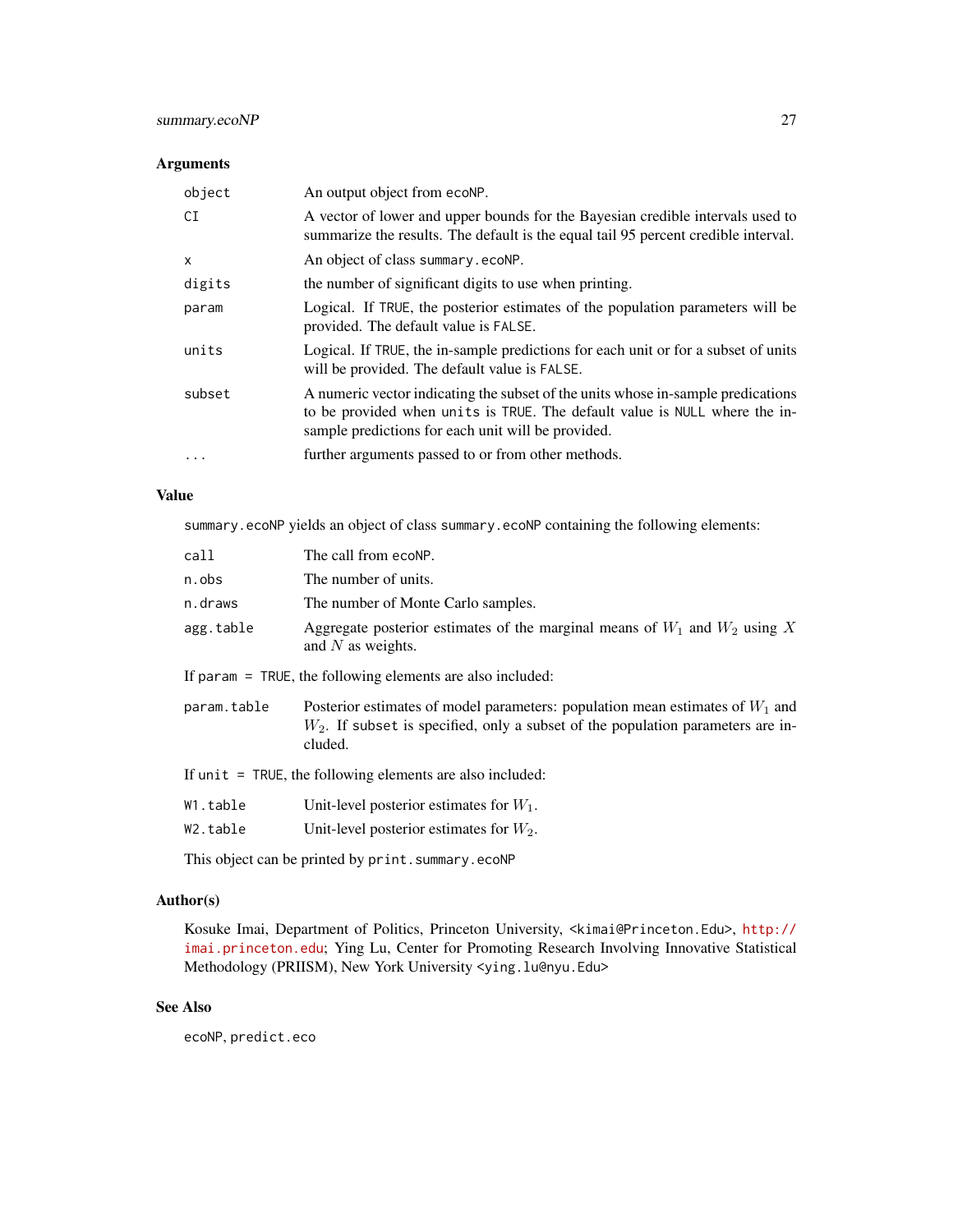# <span id="page-27-0"></span>Description

This data set contains, on a county level, the proportion of county residents who are Black and the proportion of presidential votes cast for Wallace. Demographic data is based on the 1960 census. Presidential returns are from ICPSR study 13. County data from 10 southern states (Alabama, Arkansas, Georgia, Florida, Louisiana, Mississippi, North Carolina, South Carolina, Tennessee, Texas) are included. (Virginia is excluded due to the difficulty of matching counties between the datasets.) This data is analyzed in Wallace and Segal (1973).

#### Usage

data(wallace)

#### Format

A data frame containing 3 variables and 1009 observations

| Х           | numeric proportion of the population that is Black     |
|-------------|--------------------------------------------------------|
| Y           | numeric proportion presidential votes cast for Wallace |
| <b>FIPS</b> | numeric the FIPS county code                           |

#### References

Wasserman, Ira M. and David R. Segal (1973). "Aggregation Effects in the Ecological Study of Presidential Voting." American Journal of Political Science. vol. 17, pp. 177-81.